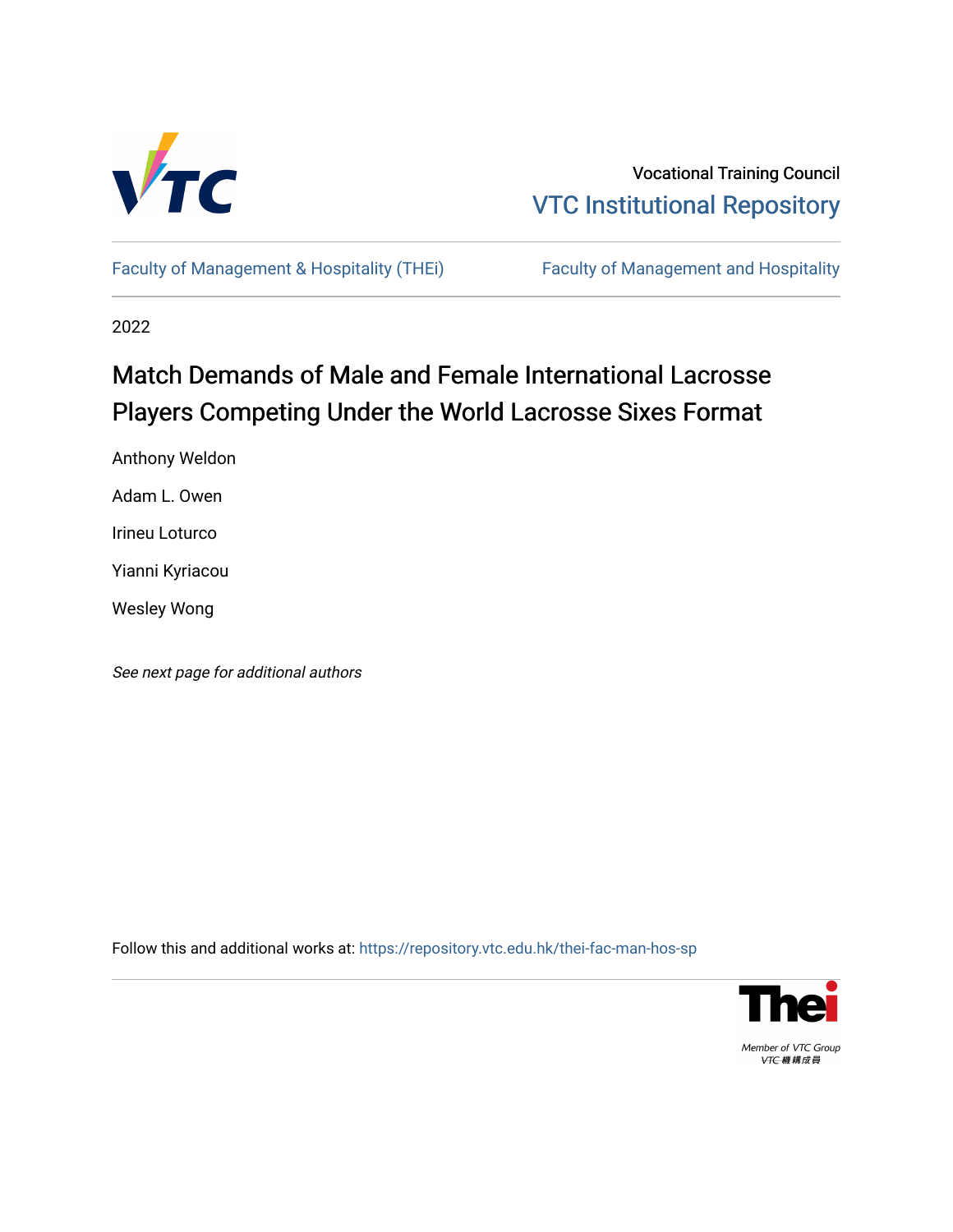# Authors

Anthony Weldon, Adam L. Owen, Irineu Loturco, Yianni Kyriacou, Wesley Wong, Shane Malone, Jaime Sampaio, and Aaron T. Scanlan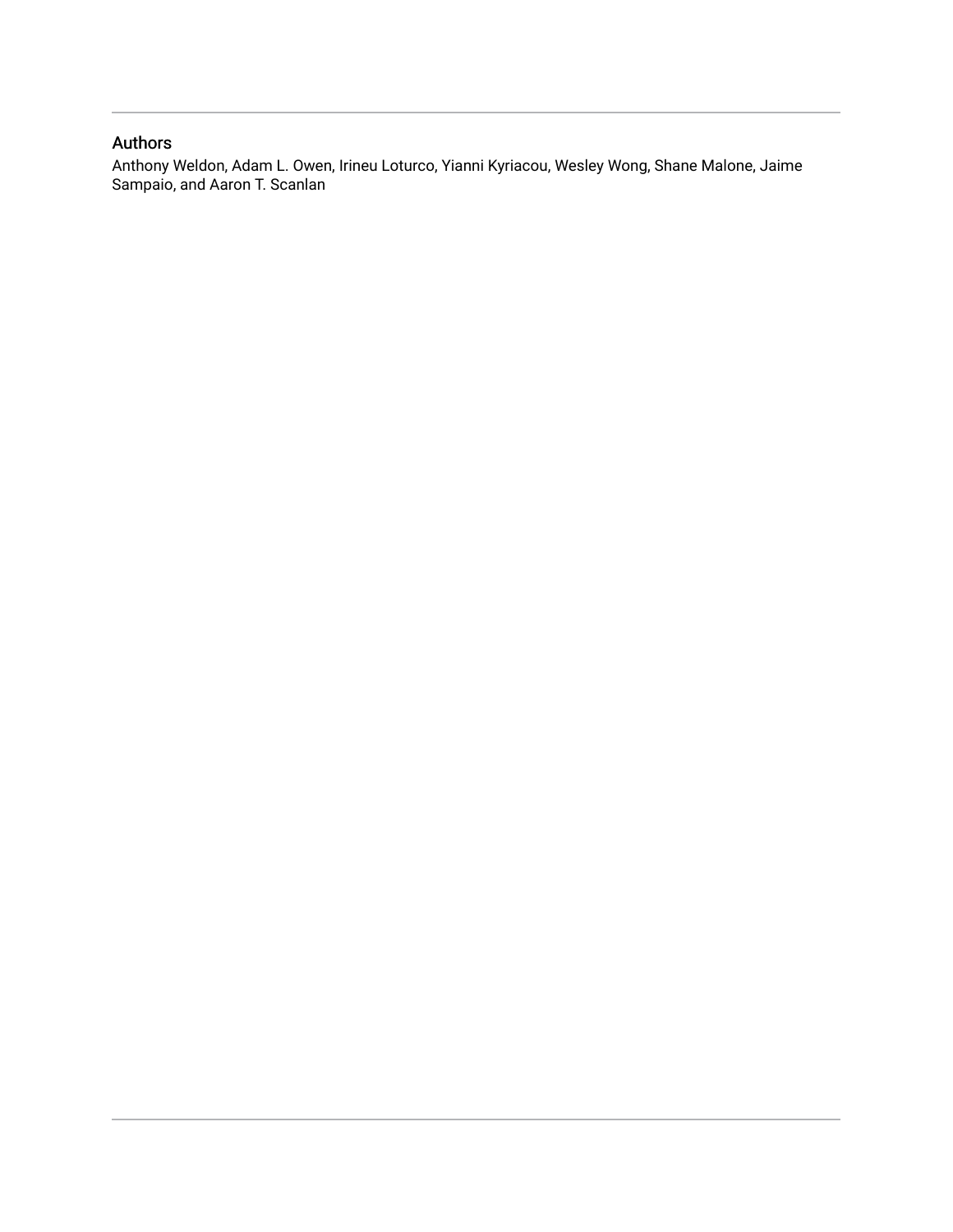# Match Demands of Male and Female International Lacrosse Players Competing Under the World Lacrosse Sixes Format

# Anthony Weldon,<sup>1</sup> Adam L. Owen,<sup>2</sup> Irineu Loturco,<sup>3,4,5</sup> Yianni Kyriacou,<sup>6</sup> Wesley Wong,<sup>6</sup> Shane Malone,<sup>7,8</sup> Jaime Sampaio,<sup>9</sup> and Aaron T. Scanlan<sup>10</sup>

<sup>1</sup>Department of Sports and Recreation, The Technological and Higher Education Institute of Hong Kong, Chai Wan, Hong Kong; <sup>2</sup>Interuniversity Laboratory of Human Movement Biology, Claude Bernard Lyon, Lyon, France; <sup>3</sup>NAR—Nucleus of High Performance in Sport, São Paulo, Brazil; <sup>4</sup>Department of Human Movement Sciences, Federal University of São Paulo, São Paulo, Brazil; <sup>5</sup>University of South Wales, Pontypridd, Wales, United Kingdom; <sup>6</sup>Hong Kong Lacrosse Association, Hong Kong; <sup>7</sup>Department of Science, Gaelic Sport Research Centre, Technological University Dublin, Tallaght, Dublin, Ireland; <sup>8</sup>The Tom Reilly Building, Research Institute for Sport and Exercise Sciences, Liverpool John Moores University, Liverpool, United Kingdom; <sup>9</sup>Research Centre in Sports Sciences, Health Sciences and Human Development, CIDESD, CreativeLab Research Community, University of Trás-os-Montes e Alto Douro, Vila Real, Portugal; and <sup>10</sup>Human Exercise and Training Laboratory, School of Health, Medical and Applied Sciences, Central Queensland University, Rockhampton, Queensland, Australia

# Abstract

Weldon, A, Owen, AL, Loturco, I, Kyriacou, Y, Wong, W, Malone, S, Sampaio, J, and Scanlan, AT. Match demands of male and female international lacrosse players competing under the World Lacrosse Sixes format. J Strength Cond Res XX(X): 000-000, 2022—World Lacrosse recently announced World Lacrosse Sixes, which aims to be a smaller, faster, and more accessible format of lacrosse, when compared with traditional field lacrosse. This investigation aimed to quantify the movement and physiological demands of World Lacrosse Sixes in male ( $n = 25$ ) and female ( $n = 22$ ) international players. Match data were collected using Catapult Sports Vector S7 global navigation satellite system microsensors and Polar H1 heart rate (HR) monitors across 7 competitive matches. Results showed that 30–33% of the total distance covered by players was completed by walking (0–2 m·s $^{-1}$ ), 42–44% jogging (2–4 m·s $^{-1}$ ), 21% running (4–6 m·s $^{-1}$ ), and 0–2% sprinting (>6 m·s $^{-1}$ ). Mean relative HR (%HRmax) was similar (p  $>$  0.05,  $\eta_p^{\;\;\;\;\;\;\;\;2}=$  0.002; no effect) between sexes across matches (median values: male players = 93.5%; female players = 93.8%). Male players performed more accelerations ( $p < 0.001$ ;  $\eta_p^2 = 0.117$ ; moderate) and decelerations at  $\pm$ 4 m·s $^{-2}$  ( $p < 0.001$ ;  $\eta_p^2 =$ 0.135; *moderate*) and distance sprinting at  $>$ 6 m·s $^{-1}$  ( $\rm{\rho}$   $<$  0.001;  $\eta_p$   $^2$  = 0.416; *large*) than female players. Whereas female players performed more accelerations (p  $<$  0.001;  $\eta_p$ <sup>2</sup> = 0.20; large) and decelerations at ±2–3 m·s<sup>–2</sup> (p  $<$  0.001;  $\eta_p$ <sup>2</sup> = 0.33; large) and impacts at 5–9 g-forces ( $\rho$   $<$  0.033;  $\eta_\rho$   $^2$  = 0.063; *moderate*) than male players. These data are the first representing the movement and physiological demands of male and female players in World Lacrosse Sixes, allowing lacrosse coaches and the athlete support team to make informed and sex-specific decisions when developing training, testing, and tactical strategies to optimize player health and performance.

Key Words: activity profile, global navigation satellite system, workload, team sports, training load, athletic performance

# Introduction

Field lacrosse has shown rapid global growth over recent decades (32). In the United States alone, field lacrosse participation has increased by 325% since 2001, with collegiate participation increasing by 59% since 2006 (31). At the international level, World Lacrosse oversees 70 member-national governing bodies, which has doubled since 2002 (32). The increasing popularity of field lacrosse is multifactorial but partly attributable to the fastpaced and exciting match play involved (1), which has led to similarities drawn with other invasion-based sports that require teams to invade the opponent's territory to score a goal or point, including basketball and soccer (5).

Accordingly, field lacrosse is physically demanding and requires regular sprints, accelerations, decelerations, changes of direction,

Address correspondence to Anthony Weldon, [anthonydw@hotmail.co.uk](mailto:anthonydw@hotmail.co.uk). Journal of Strength and Conditioning Research 00(00)/1–10  $©$  2022 National Strength and Conditioning Association

and collisions, interspersed with skills such as stick manipulation, ball control, passing, catching, and shooting (1,4,19,23,34). Matches are characterized by repeated intense periods of play and regular substitutions, which provide recovery opportunities for players to maintain high work rates (13). Although similar in movement requirements, field lacrosse matches differ between sexes as male players are legally permitted to make contact (stickto-stick, arm, and body) and female players are not (20). Consequently, male players wear protective equipment including helmets, mouth guards, armguards, and shoulder pads during matches, whereas female players wear only protective goggles and mouth guards (33). Furthermore, the restraining line marked on the field which 4 players must always be positioned behind is placed at the halfway point in men's matches and two-thirds up the field in women's matches. Therefore, these varying match constraints likely impose unique movement and physiological demands according to player sex in field lacrosse, but these assumptions are yet to be elucidated, given the lack of existing research.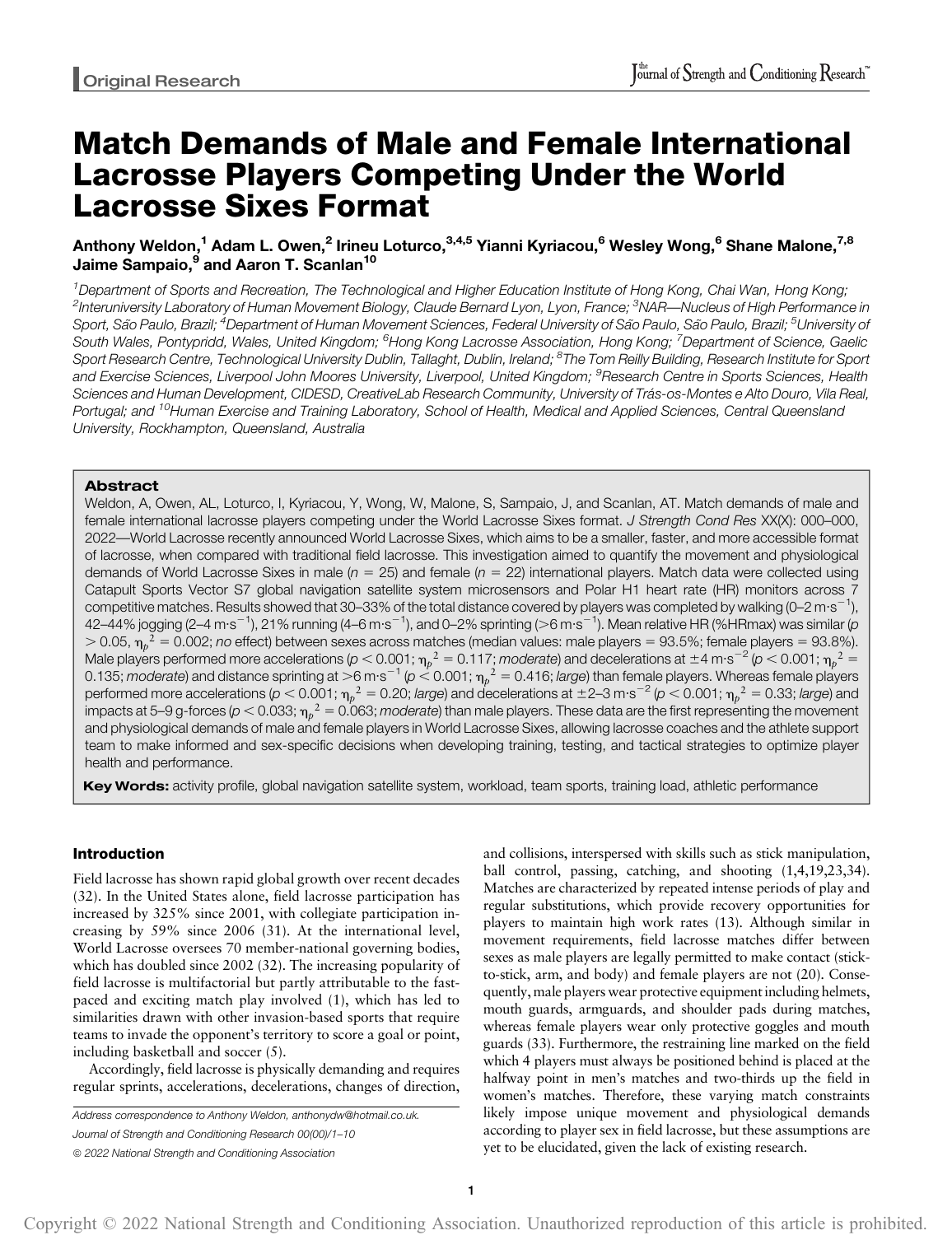Of the available evidence on the movement and physiological demands in field lacrosse, the following populations have been investigated: male players in an Australian national championship state team (24) and Japanese national team (1) and female players in the Austrian national team (19) and U.S. collegiate teams (13,18,27,30). The match formats used in these studies differed between sexes and to those administered under current international standards (i.e.,  $4 \times 15$ -minute quarters) (33). These included 4  $\times$  20-minute quarters (1,24) for men's matches, 2  $\times$ 30-minute halves for women's matches (13,18,19), and 2 nondisclosed match configurations (27,30). Consequently, it is difficult to use these reported data to inform the training strategies of players competing under current international match formats or to critically compare the movement and physiological demands between sexes.

Although field lacrosse consists of 10 vs. 10 players during matches, World Lacrosse has recently introduced a new shorter match format called World Lacrosse Sixes comprising 6 vs. 6 players (35). World Lacrosse Sixes was developed to further grow participation in lacrosse by reducing barriers for participation evident in field lacrosse, such as the greater number of players and field size requirements, while also promoting wider spectatorship through faster match play (35). Furthermore, World Lacrosse Sixes is more aligned with the Olympic Games 21st-century framework by reducing the cost and complexity of staging competitions and having a hard cap on athlete quota, which will enhance its likelihood of being included in future Olympic Games (35,36). A global poll conducted by World Lacrosse with field lacrosse players (national and recreational representatives) and fans revealed that 97% approved the aim to include World Lacrosse Sixes in the Olympic Games, while 87% would watch and 82% would play this new format (36). These positive statistics have led to World Lacrosse Sixes being initially adopted by 14 of 70 (20%) of the World Lacrosse member-national governing bodies as of May 2021, with the wider adoption imminent given World Lacrosse Sixes will feature widely at domestic and international sporting events (e.g., The World Games, 2022) (36).

The main differences between field lacrosse and World Lacrosse Sixes are that field lacrosse teams comprise 10 players, with 1 goalkeeper and 9 field players, and field positions are allocated as defense, midfield, and attack. Thirteen substitute players are permitted in men's teams and 8 substitute players in women's teams. Match durations are 60 minutes, distributed as  $4 \times 15$ minute quarters, and played on field areas ranging from 91.4 to 110 m in length and 55 to 60 m in width. In contrast, World Lacrosse Sixes have modified these regulations by reducing teams to 6 players, consisting of 1 goalkeeper and 5 field players, with no formal field positions. The number of substitute players has been decreased, with a maximum of 6 per team. Match durations have been reduced to 32 minutes, distributed as  $4 \times 8$ -minute quarters, with the inclusion of a 30-second shot clock. Whereas field areas have been condensed to 70 m length and 36 m width.

Currently, there is a lack of research in field lacrosse, and as expected, there is no research in World Lacrosse Sixes that quantifies the movement and physiological demands of male and female lacrosse players under current international guidelines. Therefore, this study aimed to describe and compare the demands of international male and female lacrosse players during competitive matches under the new World Lacrosse Sixes format. These data are an essential first step to inform lacrosse coaches and the athlete support team when making sex-specific decisions for developing training, testing, and tactical strategies to optimize the health and performance of players competing in World Lacrosse Sixes.

#### Methods

#### Experimental Approach to the Problem

Following a cross-sectional study design, microsensors (global navigation satellite system [GNSS] and triaxial accelerometers) and heart rate (HR) monitors were used to measure the movement and physiological demands of international male and female lacrosse players competing in World Lacrosse Sixes. Each team consisted of 1 goalkeeper, 5 field players, and 5 substitute players, with field players not required to adopt formal positions (e.g., defense, midfield, and attack). Unlimited substitutions were permitted at any time during matches. Goalkeeper data were not collected because of this position being restricted with field placement during matches and therefore covering considerably less distance than field players. A 30-second shot clock was enforced for each possession. Matches were played on a  $70 \times 36$ -m field, with a total match duration of 32 minutes distributed as  $4 \times 8$ -minute quarters, 2-minute intervals between quarters, and a 5-minute interval at half-time.

Three men's and 4 women's teams containing international players competed in a series of 7 competitive matches (April to May 2021). Matches were administered as part of an intrasquad tournament for a single national team. Data were collected from one team per match because of the limited availability of microsensors and HR monitors. Player trading was permitted between matches, which led to some players contributing more samples than others to the final dataset. There were no limitations on trading, which allowed each player to be selected for each game based on coaches' preference and player availability.Male players played 3 matches on the 13th, 22nd, and 25th of May, with a total of 32 samples collected from 25 male players. Female players played 4 matches, 2 taking place on the 2nd of April and 1 on the 15th and 22nd of April, respectively, with a total of 42 samples collected from 22 female players.

#### **Subjects**

In total, 25 male (age:  $25.8 \pm 3.1$  years [age range:  $21-35$  years]; body mass:  $76.5 \pm 7.9$  kg; height:  $176.9 \pm 7.9$  cm;  $\pm SD$ ) and 22 female (age:  $27.2 \pm 5.2$  years [age range:  $21-42$  years]; body mass: 58.2  $\pm$  6.8 kg; height: 161.1  $\pm$  6.3 cm) lacrosse players participated in this study. All players were current international representatives for Hong Kong lacrosse, who were internationally ranked 27th for male players and 18th for female players in field lacrosse at the time of this study. A typical weekly in-season schedule for all players included 3 lacrosse training sessions, 2 mandatory resistance training sessions, 1 optional speed session, and 1 match in the Hong Kong domestic league. Although players normally participated in several international tournaments annually, because of the COVID-19 pandemic, no international fixtures were played from November 2019 to April 2021. This study was approved by the Ethics Review Board of The Technological and Higher Education Institute of Hong Kong (THEi) and conducted in accordance with the Declaration of Helsinki. All players provided written informed consent after reading a description of all research procedures and were ensured the anonymity of data and identities.

## Procedures

Instrumentation. To collect activity data, players wore a customized vest (Vector Core Vest, Catapult Sports, Melbourne, Australia) with a pocket positioned between the scapulae to hold a microsensor (Vector S7; Catapult Sports), which included a 10- Hz GNSS chip and 100-Hz triaxial accelerometer. The validity of GNSS technology has been deemed acceptable for measuring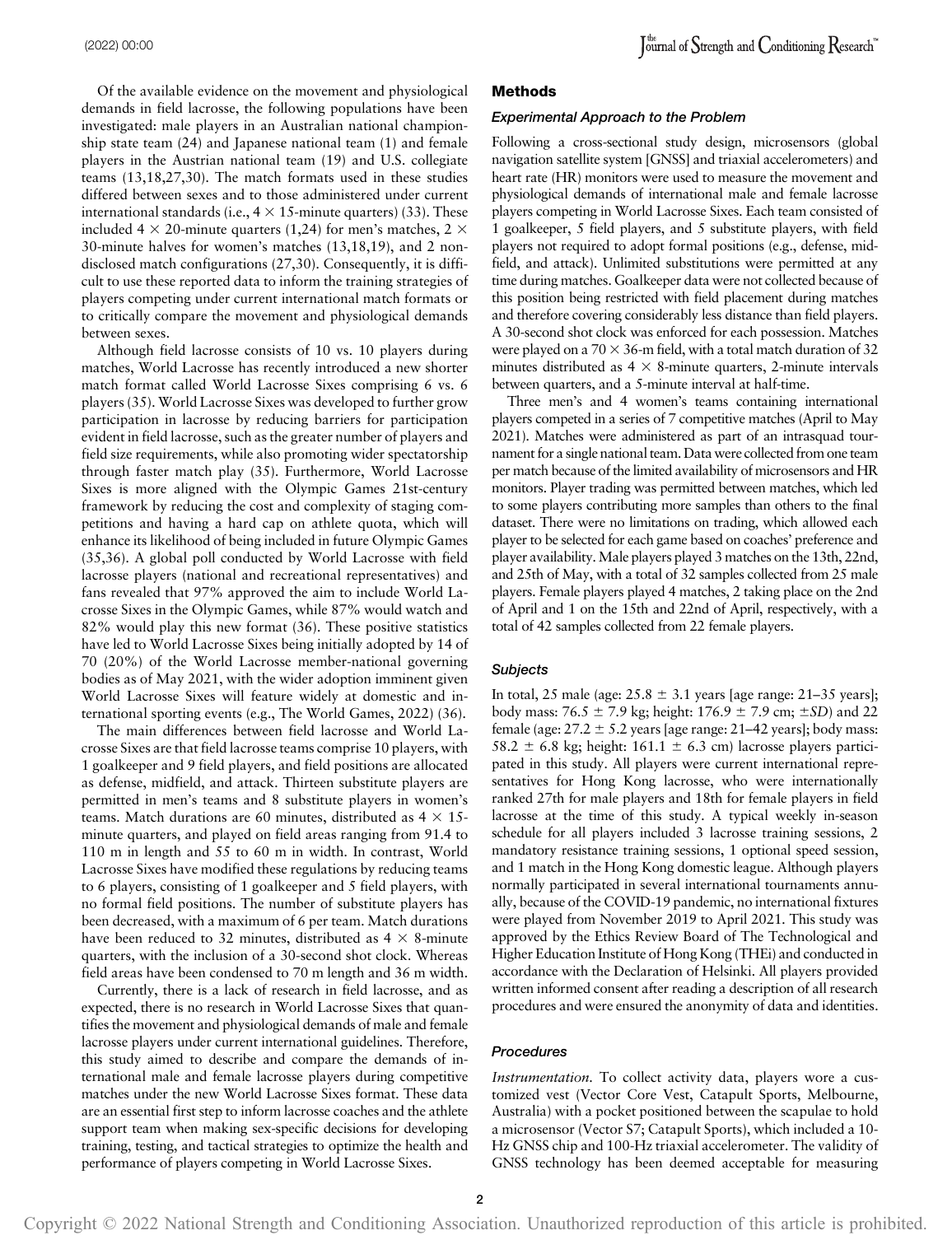movements associated with team sports competition  $(2,12)$ . All GNSS microsensors were activated 10 minutes before matches to ensure a clear satellite reception (2), and players were familiar with the equipment and protocols being conducted for data acquisition. The mean GNSS quality (60.86  $\pm$  2.57), number of available satellites (13.01  $\pm$  1.09), and horizontal dilution of precision (0.86  $\pm$  0.11) during data acquisition were considered satisfactory (21). Concurrently, HR data were monitored for each player using a HR monitor (H1; Polar, Kempele, Finland) sampling at 1 Hz. The HR monitor was affixed to each player's torso at the level of the xiphoid process at the base of the sternum via a chest strap. To improve signal acquisition, water was applied to the electrode sensors on the monitor before being firmly fixed against the skin of each player. Heart rate data were communicated wirelessly with the microsensor and downloaded after every match. Each player wore the same microsensor and HR monitor for each match to reduce any potential interdevice variations. Openfield software (version 2.5.0; Catapult Sports) was used to manually identify the start and end of each 8-minute quarter from live GNSS data, with the start and end of each quarter signaled by the bench official. Thereafter, raw data from each match were exported into a Microsoft Excel spreadsheet (version 16.52, New Mexico) to process the variables for analysis.

Movement and Physiological Demands. Various activity and HR variables were measured to comprehensively quantify the movement and physiological demands in World Lacrosse Sixes. Data were collected and reported for each 8-minute quarter and the entire match irrespective of whether players were actively competing or substituted because of the dynamic nature of substitutions. Data were not collected during the 2-minute interquarter breaks or 5-minute half-time break during each match. Furthermore, no timeouts were used or stoppages occurred during the monitored matches. Triaxial accelerometers were used to detect the frequency (count) of accelerations (categorized according to intensity: 2–3 m·s<sup>-2</sup>; 3–4 m·s<sup>-2</sup>; >4 m·s<sup>-</sup> <sup>2</sup>), decelerations (categorized according to intensity:  $-2$  to  $-3$  $\text{m·s}^{-2}$ ;  $-3$  to  $-4$  m·s<sup>-2</sup>;  $<-4$  m·s<sup>-2</sup>), and impacts (categorized according to intensity: 5–9 g-forces; 9–15 g-forces) completed across matches. The GNSS component of the microsensors was used to measure the absolute (m) and relative  $(m\cdot m\cdot m^{-1})$  distance covered performing various speed-mediated activities, including walking  $(0-2 \text{ m} \cdot \text{s}^{-1})$ , jogging  $(2-4 \text{ m} \cdot \text{s}^{-1})$ , running  $(4-6 \text{ m} \cdot \text{s}^{-1})$ , and sprinting  $(>6 \text{ m} \cdot \text{s}^{-1})$ , with maximum velocity  $(m·s<sup>-1</sup>)$  also recorded. The various intensity and speed thresholds used, in addition to a 1-second minimum effort duration to record acceleration and deceleration counts, were in line with the manufacturers' recommended default settings and previous research in field lacrosse (1,19). Relative distance values were determined as the distance covered relative to the duration of each quarter (8 minutes) and entire matches (32 minutes). Peak 1-minute distances were determined using a 1-minute rolling average, as the maximum distance covered within a 1-minute period for each player, inclusive of all locomotion methods (11). Relative HR data were recorded as the maximum and mean HR (%HRmax) using an age-based prediction formula to estimate maximum HR (220—age in years) (16).

#### Statistical Analyses

Statistical analyses were carried out using JASP (version 0.14.01; Amsterdam, Netherlands). Shapiro-Wilk tests indicated that data were not normally distributed; therefore, nonparametric statistical tests were used. Accordingly, all data were presented as median with dispersion shown using an interquartile range and supplemented with minimum and maximum values. Separate Mann-Whitney U tests were performed to assess differences between male and female players across each quarter and entire matches for all variables. Friedman tests with Conover's post-hoc tests were performed to identify differences in variables between quarters in male and female players separately (i.e., quarter 1 vs. quarter 2 vs. quarter 3 vs. quarter 4). Statistical significance was set at  $p < 0.05$ . Effect sizes (ESs) were calculated as partial eta squared ( $\eta_p^2$ ) and interpreted as: <0.01 = no effect; 0.010–0.059  $= small$  effect; 0.060–0.139  $=$  moderate effect;  $\geq 0.140$   $= large$ effect (10).

# Results

## Movement and Physiological Demands

Tables 1–3 present the descriptive data for frequency, distance, velocity, and HR variables in male and female World Lacrosse Sixes players during each quarter and across entire matches. These data demonstrate that accelerations, decelerations, and impacts during matches infrequently exceeded  $>4$  m·s<sup>-2</sup>, <-4  $\text{m·s}^{-2}$ , and  $>9$  g-forces, respectively. Absolute and relative distances covered were distributed as 30–33% walking, 42–44% jogging, 21% running, and 0–2% sprinting across sexes. The average peak 1-minute distances covered across matches indicated that  $\sim$  6–7% of the total distance covered each match can take place during these intense 1-minute periods of play.

#### Sex Differences

Comparisons between sexes showed moderate-to-large differences, with male players performing more accelerations ( $p <$ 0.001) and decelerations at  $\pm 4$  m·s<sup>-2</sup> ( $p < 0.001$ ) and distance covered sprinting at  $>$ 6 m·s<sup>-1</sup> ( $p$  < 0.001) than female players during matches (Tables 1 and 2). Furthermore, male players demonstrated greater (moderate-to-large) peak 1-minute distance (m·min<sup>-1</sup>) ( $p \le 0.04$ ) and maximum velocity (m·s<sup>-1</sup>) ( $p < 0.001$ ) than female players in each quarter and entire matches (Tables 2 and 3). In contrast, female players performed more (moderate-to*large*) accelerations ( $p < 0.001$ ) and decelerations at  $\pm 2-3$  m·s<sup>-2</sup>  $(p \le 0.006)$  in each quarter and entire matches, and more (*moderate*) impacts at 5–9 g-forces ( $p < 0.03$ ) than male players during entire matches (Table 1).

#### Quarter Comparisons in Male Players

Large differences in mean and maximum relative HR (%HRmax) were evident across entire matches ( $p < 0.001$ ), with a significant increase in HR during the second-fourth quarters ( $p \le 0.04$ ) compared with the first quarter (Table 4). Moderate differences were observed in peak 1-minute distance  $(m \cdot min^{-1})$  covered across entire matches ( $p = 0.01$ ), with greater distances covered in the first ( $p = 0.004$ ) and third quarters ( $p = 0.007$ ) compared with the fourth quarter (Table 5). Also, moderate differences in the number of decelerations ( $-2$  to  $-3$  m·s<sup> $-2$ </sup>) performed were evident across entire matches ( $p = 0.02$ ), with significantly fewer decelerations performed during the third and fourth quarters ( $p \le$ 0.04) compared with the first and second quarters (Table 4). Although nonsignificant, moderate differences were observed in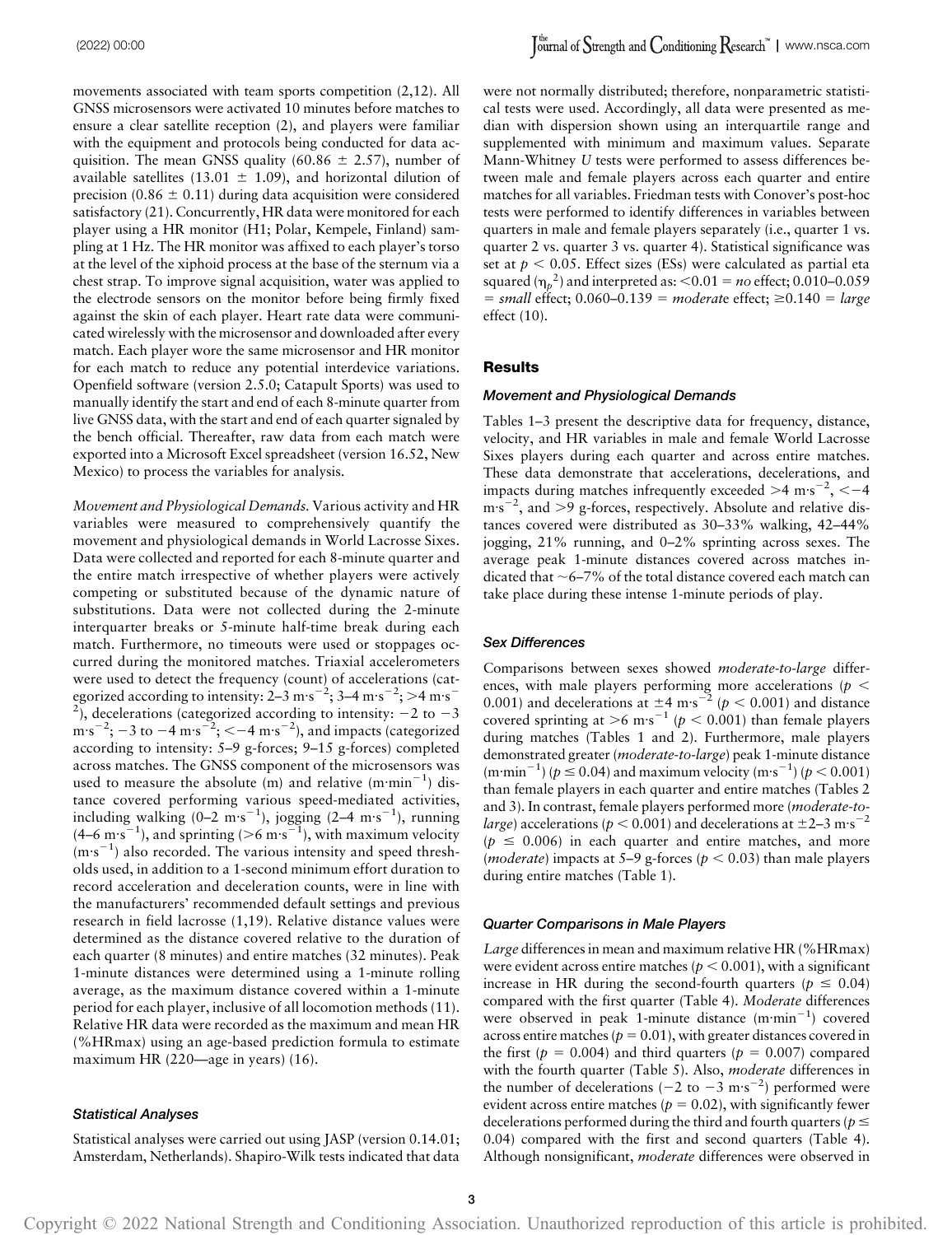Acceleration, deceleration, and impact counts for male and female lacrosse players during each quarter and entire matches under the World Lacrosse Sixes format.\*

|                                                                   |                | Male ( $n = 25$ ) |           | Female ( $n = 22$ ) |           | <b>Sex comparison statistics</b> |                             |  |
|-------------------------------------------------------------------|----------------|-------------------|-----------|---------------------|-----------|----------------------------------|-----------------------------|--|
| Variable (count)                                                  | Quarter        | Median (IQR)      | Min-Max   | Median (IQR)        | Min-Max   | р                                | $\eta_p^2$ , interpretation |  |
| Accelerations (2-3 m·s <sup>-2</sup> )                            | 1              | 9(5)              | $2 - 15$  | 13(6)               | $4 - 27$  | $< 0.001 +$                      | 0.199, large                |  |
|                                                                   | $\overline{c}$ | 7(4)              | $2 - 11$  | 11(7)               | $3 - 22$  | $< 0.001$ +                      | 0.243, large                |  |
|                                                                   | 3              | 6(4)              | $2 - 13$  | 10(4)               | $4 - 23$  | $< 0.001$ +                      | 0.245, large                |  |
|                                                                   | 4              | 6(5)              | $2 - 13$  | 9(4)                | $4 - 16$  | $< 0.001$ +                      | 0.141, large                |  |
|                                                                   | Match          | 31(16)            | $11 - 41$ | 44 (17)             | $22 - 69$ | < 0.001                          | 0.333, large                |  |
| Accelerations (3-4 m·s <sup>-2</sup> )                            | 1              | 3(2)              | $0 - 6$   | 3(2)                | $0 - 9$   | 0.693                            | 0.002, none                 |  |
|                                                                   | $\overline{c}$ | 2(3)              | $0 - 6$   | 3(4)                | $0 - 7$   | 0.204                            | 0.022, small                |  |
|                                                                   | 3              | 2(2)              | $0 - 6$   | 2(1)                | $0 - 8$   | 0.505                            | 0.006, small                |  |
|                                                                   | 4              | 2(2)              | $0 - 5$   | 2(2)                | $0 - 6$   | 0.463                            | 0.007, none                 |  |
|                                                                   | Match          | 9(5)              | $2 - 16$  | 10(4)               | $1 - 21$  | 0.187                            | $0.024$ , small             |  |
| Accelerations ( $>4 \text{ m} \cdot \text{s}^{-2}$ )              | 1              | 0(0)              | $0 - 1$   | 0(0)                | $0 - 1$   | 0.635                            | $0.001$ , none              |  |
|                                                                   | $\overline{c}$ | 0(0)              | $0 - 2$   | 0(0)                | $0 - 2$   | $0.027+$                         | 0.023, small                |  |
|                                                                   | 3              | 0(1)              | $0 - 2$   | 0(0)                | $0 - 1$   | $0.005+$                         | 0.043, small                |  |
|                                                                   | 4              | 0(0)              | $0 - 1$   | 0(0)                | $0 - 10$  | 0.008 <sub>†</sub>               | 0.029, small                |  |
|                                                                   | Match          | 1(2)              | $0 - 4$   | 0(0)                | $0 - 3$   | $< 0.001$ +                      | 0.117, moderate             |  |
| Decelerations $(-2 \text{ to } -3 \text{ m} \cdot \text{s}^{-2})$ | 1              | 6(4)              | $1 - 13$  | 8(6)                | $4 - 19$  | < 0.001                          | 0.156, large                |  |
|                                                                   | $\overline{c}$ | 6(4)              | $3 - 11$  | 8(5)                | $2 - 19$  | 0.006 <sub>†</sub>               | 0.102, moderate             |  |
|                                                                   | 3              | 4(3)              | $3 - 11$  | 9(3)                | $0 - 17$  | < 0.001                          | $0.361$ , large             |  |
|                                                                   | $\overline{4}$ | 5(3)              | $1 - 10$  | 7(3)                | $1 - 15$  | 0.002 <sub>1</sub>               | 0.127, moderate             |  |
|                                                                   | Match          | 22 (10)           | $9 - 37$  | 36 (13)             | $7 - 60$  | $< 0.001$ +                      | 0.336, large                |  |
| Decelerations $(-3 \text{ to } -4 \text{ m} \cdot \text{s}^{-2})$ | 1              | 3(2)              | $0 - 9$   | 2(3)                | $0 - 8$   | 0.339                            | 0.012, small                |  |
|                                                                   | $\overline{c}$ | 1(2)              | $0 - 7$   | 1(3)                | $0 - 7$   | 0.848                            | $0.001$ , none              |  |
|                                                                   | 3              | 2(2)              | $0 - 5$   | 1(1)                | $0 - 4$   | $0.010+$                         | 0.087, moderate             |  |
|                                                                   | 4              | 2(3)              | $0 - 6$   | 1(2)                | $0 - 6$   | $0.014$ <sup>+</sup>             | 0.078, moderate             |  |
|                                                                   | Match          | 8(5)              | $0 - 18$  | 6(6)                | $1 - 19$  | 0.053                            | 0.052, small                |  |
| Decelerations $(< -4 \text{ m} \cdot \text{s}^{-2})$              | 1              | 0(1)              | $0 - 2$   | 0(0)                | $0 - 3$   | 0.089                            | 0.028, small                |  |
|                                                                   | $\overline{c}$ | 0(1)              | $0 - 3$   | 0(0)                | $0 - 2$   | 0.296                            | 0.008, none                 |  |
|                                                                   | 3              | 0(1)              | $0 - 2$   | 0(0)                | $0 - 1$   | $0.016\dagger$                   | 0.049, small                |  |
|                                                                   | 4              | 0(1)              | $0 - 3$   | 0(0)                | $0 - 1$   | $0.035 +$                        | 0.028, small                |  |
|                                                                   | Match          | 1(2)              | $0 - 5$   | 0(2)                | $0 - 5$   | < 0.001                          | 0.135, moderate             |  |
| Impacts (5-9 g-forces)                                            | 1              | 2(2)              | $0 - 14$  | 4(8)                | $0 - 39$  | 0.020 <sub>†</sub>               | 0.074, moderate             |  |
|                                                                   | $\overline{c}$ | 2(4)              | $0 - 11$  | 3(7)                | $0 - 54$  | 0.051                            | 0.052, small                |  |
|                                                                   | 3              | 2(4)              | $0 - 10$  | 4(5)                | $0 - 39$  | $0.044$ +                        | 0.056, small                |  |
|                                                                   | 4              | 2(2)              | $0 - 11$  | 3(5)                | $0 - 29$  | 0.342                            | $0.012$ , small             |  |
|                                                                   | Match          | 9(9)              | $0 - 40$  | 16(21)              | $1 - 154$ | $0.033 +$                        | 0.063, moderate             |  |
| Impacts (9-15 g-forces)                                           | 1              | 0(0)              | $0 - 1$   | 0(0)                | $0 - 1$   | 0.857                            | 0.000, none                 |  |
|                                                                   | $\overline{c}$ | 0(0)              | $0 - 1$   | 0(0)                | $0 - 1$   | 0.857                            | 0.000, none                 |  |
|                                                                   | 3              | 0(0)              | $0 - 0$   | 0(0)                | $0 - 1$   | Nil                              | Nil, none                   |  |
|                                                                   | $\overline{4}$ | 0(0)              | $0 - 1$   | 0(0)                | $0 - 0$   | Nil                              | Nil, none                   |  |
|                                                                   | Match          | 0(0)              | $0 - 1$   | 0(0)                | $0 - 1$   | 0.246                            | 0.006, none                 |  |

\*IQR = interquartile range; Min–Max = minimum and maximum values;  $\eta_\rho{}^2=$  partial eta squared; Nil = the variance is equal to 0 after grouping data based on sex. †Significant difference between sexes at  $p < 0.05$ .

the number of accelerations performed at 2–3 m·s<sup>-2</sup> ( $p = 0.08$ ), absolute (m) and relative distance covered walking at  $0-2$  m·s<sup>-1</sup>  $(p = 0.33-0.36)$ , and absolute and relative distance covered running at 4–6 m·s<sup>-1</sup> ( $p = 0.13$ ) across entire matches (Tables 4) and 5).

#### Quarter Comparisons in Female Players

Large differences in mean HR (%HRmax) were apparent across entire matches ( $p < 0.001$ ), with higher values recorded in the second-fourth quarters ( $p < 0.001$ ) compared with the first quarter (Table 6). Large differences across entire matches ( $p <$ 0.001) were also observed for the absolute and relative total distance, and absolute and relative distance covered running at 4–6 m·s<sup>-1</sup>, with higher distances evident in the first ( $p < 0.001$ ) and second quarters ( $p < 0.001$ ) compared with the fourth quarter (Table 6). Similarly, *large* differences in peak 1-minute

distance  $(\text{m}\cdot \text{min}^{-1})$  covered were observed across entire matches  $(p < 0.001)$ , with higher distances covered in the first (p < 0.001), second ( $p < 0.001$ ), and third quarters ( $p = 0.003$ ) compared with the fourth quarter (Table 6). The number of accelerations performed at  $2-3$  m·s<sup>-2</sup> demonstrated *large* differences across entire matches ( $p < 0.001$ ), with more accelerations completed in the first ( $p < 0.001$ ) and second ( $p = 0.023$ ) quarters compared with the fourth quarter (Table 7). Moderate differences were evident in the number of decelerations ( $-2$  to  $3 \text{ m} \cdot \text{s}^{-2}$  and  $-3 \text{ to } -4 \text{ m} \cdot \text{s}^{-2}$ ) completed across entire matches  $(p = 0.002-0.007)$ , with more decelerations occurring in the first quarter ( $p \le 0.001$ ) compared with the fourth quarter (Table 7). Finally, moderate differences in the number of impacts experienced at 5–9 g-forces were observed across entire matches ( $p = 0.05$ ), with more impacts occurring in the first ( $p =$ 0.03) and third quarters ( $p = 0.01$ ) compared with the fourth quarter (Table 7).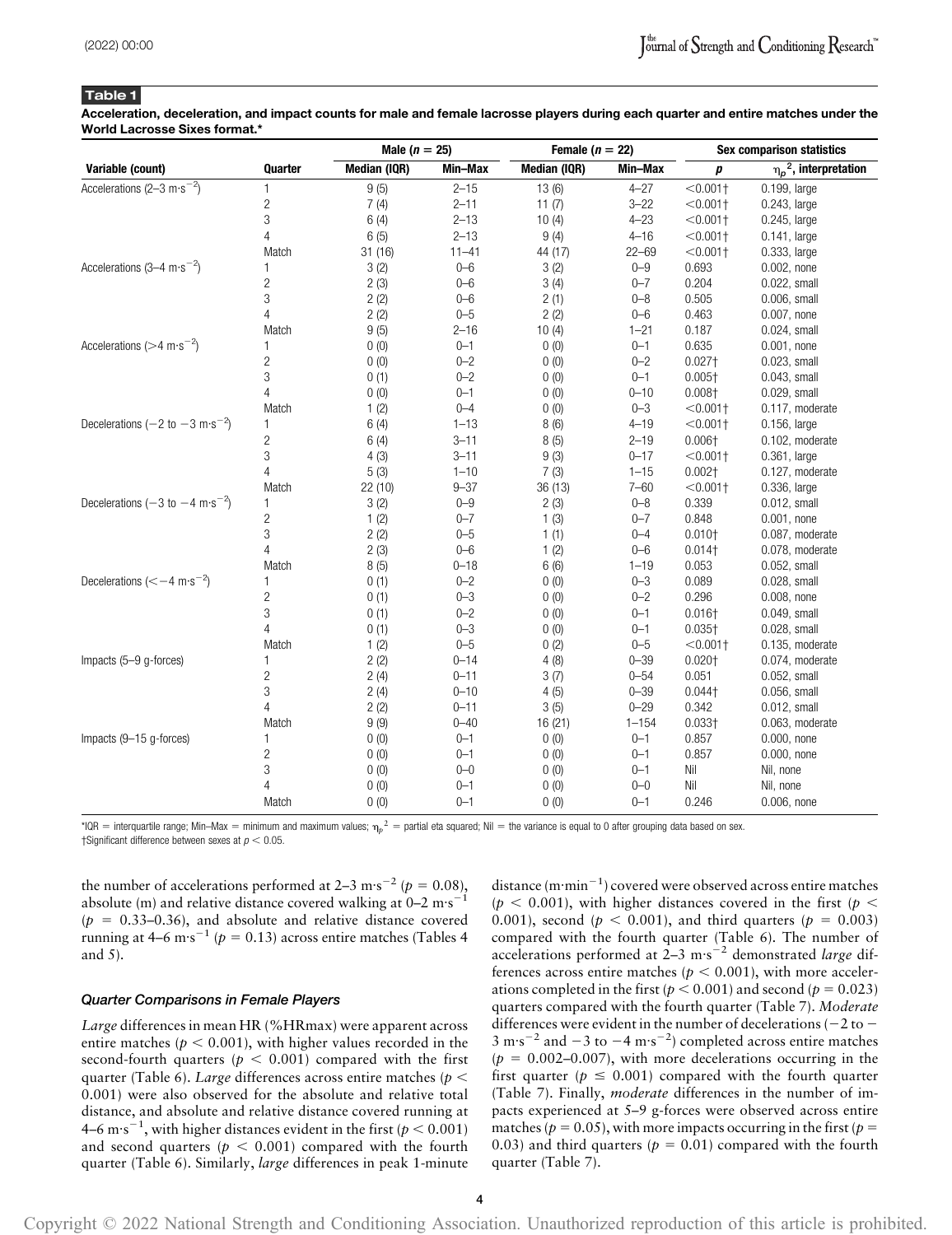Absolute distance covered at different speed thresholds, maximum speed, and heart rate data for male and female lacrosse players during each quarter and entire matches under the World Lacrosse Sixes format.\*

|                                                                              |                 | Male $(n = 25)$ |               | Female ( $n = 22$ ) |                | <b>Sex comparison statistics</b> |                             |  |
|------------------------------------------------------------------------------|-----------------|-----------------|---------------|---------------------|----------------|----------------------------------|-----------------------------|--|
| <b>Variable</b>                                                              | Quarter         | Median (IQR)    | Min-Max       | Median (IQR)        | Min-Max        | $\boldsymbol{p}$                 | $\eta_p^2$ , interpretation |  |
| Absolute distance covered (m)                                                | 1               | 601 (110)       | 415-782       | 666 (149)           | 384-864        | 0.137                            | $0.031$ , small             |  |
|                                                                              | $\sqrt{2}$      | 590 (153)       | 370-721       | 620 (150)           | 427-827        | 0.297                            | 0.015, small                |  |
|                                                                              | 3               | 630 (139)       | 379-789       | 604 (136)           | 376-881        | 0.512                            | 0.006, none                 |  |
|                                                                              | $\overline{4}$  | 568 (148)       | 427-761       | 560 (119)           | 400-816        | 0.371                            | $0.011$ , small             |  |
|                                                                              | Match (total)   | 2470 (389)      | 1683-2930     | 2412 (436)          | 1748-3184      | 0.901                            | 0.000, none                 |  |
| Absolute distance covered walking (m, $0-2 \text{ m} \cdot \text{s}^{-1}$ )  | 1               | 177 (33)        | 123-223       | 200 (68)            | 109-264        | 0.166                            | $0.027$ , small             |  |
|                                                                              | $\overline{c}$  | 184 (46)        | 103-277       | 192 (69)            | 115-308        | 0.830                            | $0.001$ , none              |  |
|                                                                              | $\sqrt{3}$      | 190 (50)        | 127-291       | 185 (53)            | 122-292        | 0.760                            | $0.001$ , none              |  |
|                                                                              | $\overline{4}$  | 195 (60)        | 124-276       | 192 (59)            | 122-266        | 0.476                            | 0.007, none                 |  |
|                                                                              | Match (total)   | 745 (158)       | 555-937       | 800 (212)           | 518-1069       | 0.882                            | $0.000$ , none              |  |
| Absolute distance covered jogging (m, $2-4 \text{ m} \cdot \text{s}^{-1}$ )  | 1               | 272 (69)        | 119-414       | 298 (104)           | 169-537        | 0.371                            | $0.011$ , small             |  |
|                                                                              | $\overline{c}$  | 256 (109)       | 110-392       | 258 (99)            | 165-457        | 0.455                            | 0.008, none                 |  |
|                                                                              | $\sqrt{3}$      | 271 (74)        | 158-406       | 262 (92)            | 171-409        | 0.991                            | $0.000$ , none              |  |
|                                                                              | $\overline{4}$  | 255 (76)        | 136-357       | 254 (68)            | 137-471        | 0.838                            | $0.001$ , none              |  |
|                                                                              | Match (total)   | 1049 (168)      | 593-1396      | 1061 (248)          | 755-1776       | 0.557                            | 0.005, none                 |  |
| Absolute distance covered running (m, $4-6 \text{ m} \cdot \text{s}^{-1}$ )  | 1               | 147 (93)        | $61 - 296$    | 146 (96)            | $10 - 263$     | 0.384                            | $0.011$ , small             |  |
|                                                                              | 2               | 140 (69)        | $55 - 236$    | 137 (113)           | $50 - 362$     | 0.422                            | 0.009, none                 |  |
|                                                                              | 3               | 134 (89)        | $24 - 256$    | 135 (86)            | 34-298         | 0.991                            | 0.000, none                 |  |
|                                                                              | $\overline{4}$  | 95 (68)         | $21 - 222$    | 101(80)             | $22 - 267$     | 0.377                            | $0.011$ , small             |  |
|                                                                              | Match (total)   | 509 (272)       | 267-842       | 503 (369)           | 118-1188       | 0.752                            | $0.001$ , none              |  |
| Absolute distance covered sprinting (m, $>6 \text{ m} \cdot \text{s}^{-1}$ ) | 1               | 6.0(16.8)       | $0.0 - 60.1$  | 0.0(0.0)            | $0.0 - 22.5$   | $< 0.001 +$                      | 0.153, large                |  |
|                                                                              | $\mathbf{2}$    | 4.6(17.4)       | $0.0 - 67.8$  | 0.0(0.0)            | $0.0 - 31.4$   | $0.005+$                         | 0.083, moderate             |  |
|                                                                              | $\mathfrak{S}$  | 12.9 (24.9)     | $0.0 - 53.2$  | 0.0(3.0)            | $0.0 - 19.0$   | $< 0.001$ +                      | 0.206, large                |  |
|                                                                              | $\overline{4}$  | 1.7(16.7)       | $0.0 - 69.3$  | 0.0(0.0)            | $0.0 - 25.7$   | $< 0.001$ +                      | 0.109, moderate             |  |
|                                                                              | Match (total)   | 53.2 (31.2)     | $0.0 - 100.0$ | 3.6(14.1)           | $0.0 - 49.2$   | $< 0.001$ +                      | 0.416, large                |  |
| Maximum velocity (m $\cdot$ s <sup>-1</sup> )                                | 1               | 6.3(0.7)        | $5.3 - 7.8$   | 5.6(0.8)            | $4.2 - 6.5$    | $< 0.001$ +                      | 0.268, large                |  |
|                                                                              | $\sqrt{2}$      | 6.1(0.1)        | $5.1 - 7.8$   | 5.6(0.6)            | $4.5 - 6.8$    | $< 0.001$ +                      | 0.170, large                |  |
|                                                                              | 3               | 6.6(1.0)        | $5.3 - 7.6$   | 5.7(0.7)            | $4.5 - 6.9$    | $< 0.001$ +                      | 0.285, large                |  |
|                                                                              | $\overline{4}$  | 6.0(0.9)        | $4.9 - 7.7$   | 5.4(0.6)            | $4.4 - 7.7$    | $< 0.001$ +                      | 0.199, large                |  |
|                                                                              | Match (average) | 6.2(1.0)        | $4.9 - 7.8$   | 5.5(0.8)            | $4.2 - 7.7$    | $< 0.001$ +                      | 0.218, large                |  |
| Maximum HR (%HRmax)                                                          | 1               | 91.8(4.6)       | 81.5-98.5     | 92.0(5.3)           | $80.0 - 99.0$  | 0.975                            | $0.000$ , none              |  |
|                                                                              | $\sqrt{2}$      | 93.5(4.3)       | 79.0-98.5     | 94.3(5.6)           | 87.5-101.5     | 0.272                            | 0.021, small                |  |
|                                                                              | $\sqrt{3}$      | 93.5(4.8)       | 83.0-102.0    | 95.0(4.5)           | 81.5-100.0     | 0.746                            | $0.002$ , none              |  |
|                                                                              | $\overline{4}$  | 94.0(4.5)       | 83.5-100.5    | 93.5(6.6)           | 82.0-99.0      | 0.850                            | $0.001$ , none              |  |
|                                                                              | Match (average) | 93.5(4.4)       | 79.0-102.0    | 93.8 (4.0)          | $80.0 - 101.5$ | 0.514                            | 0.002, none                 |  |
| Mean HR (%HRmax)                                                             | 1               | 79.2 (7.8)      | 70.3-90.2     | 82.5 (7.6)          | 54.5-92.7      | 0.199                            | 0.028, small                |  |
|                                                                              | $\sqrt{2}$      | 83.4 (8.7)      | 65.3-89.7     | 84.8 (7.2)          | 68.0-95.8      | 0.082                            | 0.052, small                |  |
|                                                                              | 3               | 84.2 (7.3)      | 70.3-91.4     | 86.8 (6.8)          | 75.7-95.4      | 0.105                            | 0.047, small                |  |
|                                                                              | $\overline{4}$  | 83.8 (5.3)      | 71.7-92.0     | 85.1 (5.8)          | 72.0-91.7      | 0.526                            | 0.007, none                 |  |
|                                                                              | Match (average) | 83.0 (5.7)      | 65.3-92.0     | 84.6 (6.4)          | 54.5-95.8      | $0.011 +$                        | 0.028, small                |  |

\*IQR = interquartile range; Min–Max = minimum and maximum values;  $\eta_\rho{}^2=$  partial eta squared; HR = heart rate. †Significant difference between sexes at  $p < 0.05$ .

# **Discussion**

World Lacrosse Sixes was developed to reduce the barriers affecting participation in field lacrosse (e.g., number of players and field size) while promoting greater spectatorship through a more dynamic, fast-paced version of the sport (35). However, the movement and physiological demands of male and female players in World Lacrosse Sixes have yet to be quantified or explained, which this study provides. These data can be used to draw comparisons in player demands between sexes and quarters, and with existing literature examining traditional field lacrosse.

A higher intensity of match play was observed in this study for players competing in World Lacrosse Sixes compared with previous research in field lacrosse players, evidenced through higher mean HR for male (83% HRmax vs. 81% HRmax) (1) and female players (85% HRmax vs. 75% HRmax) (19). This study is also the first to report peak 1-minute demands in lacrosse players, demonstrating that male and female players competing in World Lacrosse Sixes can achieve  $\sim$  6–7% of their total distance covered per match during these intense 1-minute periods. Furthermore, acceleration and deceleration data from this study show that international male World Lacrosse Sixes players performed more accelerations (1.21 vs. 0.57) and decelerations (0.94 vs. 0.49) at  $\pm$ 2–4 m·s<sup>-2</sup> per minute than international male field lacrosse players (1). Similarly, international female players in World Lacrosse Sixes also completed more accelerations (1.63 vs. 0.78) and decelerations (1.26 vs. 0.65) at  $\pm$ 2–4 m·s<sup>-2</sup> per minute than international female field lacrosse players (19). To note, these relative acceleration and deceleration demands derived from previous field lacrosse research (1,19) were manually calculated by dividing the total count of accelerations and decelerations with the reported match duration to make accurate comparisons between studies. The greater relative accelerations and decelerations in World Lacrosse Sixes are possibly associated with reduced field

Copyright © 2022 National Strength and Conditioning Association. Unauthorized reproduction of this article is prohibited.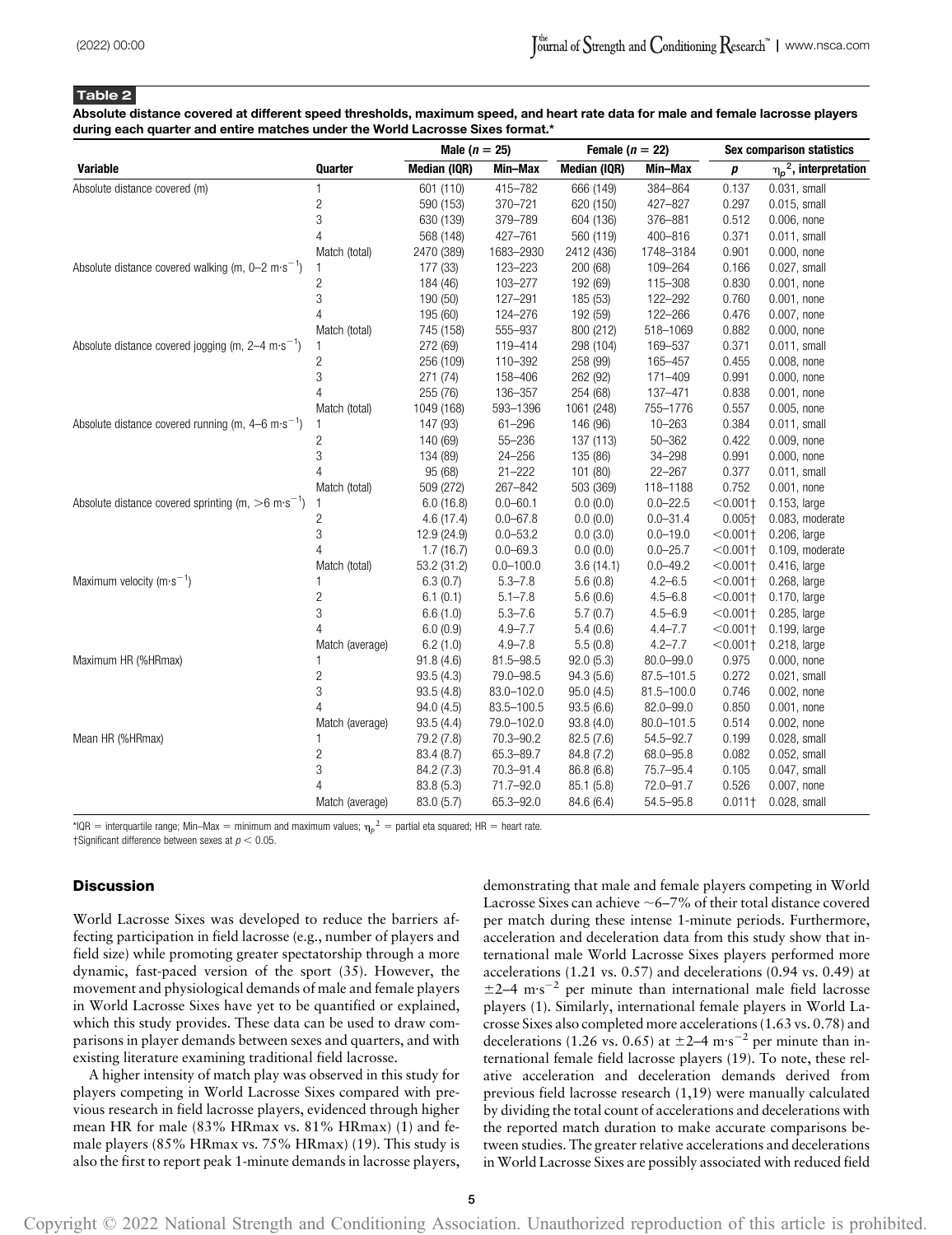Relative distance covered within different speed thresholds for male and female lacrosse players during each quarter and entire matches under the World Lacrosse Sixes format.\*

|                                                            |                 | Male $(n = 25)$ |               | Female $(n = 22)$ |               | <b>Sex comparison statistics</b> |                             |  |
|------------------------------------------------------------|-----------------|-----------------|---------------|-------------------|---------------|----------------------------------|-----------------------------|--|
| <b>Variable</b>                                            | <b>Quarter</b>  | Median (IQR)    | Min-Max       | Median (IQR)      | Min-Max       | p                                | $\eta_p^2$ , interpretation |  |
| Relative distance covered $(m \cdot min^{-1})$             |                 | 75 (14)         | $52 - 98$     | 83 (19)           | $48 - 108$    | 0.137                            | 0.031, small                |  |
|                                                            | 2               | 74 (19)         | $46 - 90$     | 77 (19)           | $53 - 103$    | 0.293                            | $0.016$ , small             |  |
|                                                            | 3               | 79 (17)         | $47 - 99$     | 75 (17)           | $47 - 110$    | 0.512                            | $0.006$ , none              |  |
|                                                            | 4               | 71 (19)         | $54 - 95$     | 70 (15)           | $50 - 102$    | 0.371                            | $0.011$ , small             |  |
|                                                            | Match (average) | 74 (18)         | $46 - 99$     | 74 (19)           | $47 - 110$    | 0.613                            | $0.001$ , none              |  |
| Peak 1-min distance covered $(m \cdot min^{-1})$           |                 | 171 (24)        | 138-203       | 154 (24)          | 122-209       | $< 0.001 +$                      | $0.215$ , large             |  |
|                                                            | $\overline{c}$  | 163 (18)        | $121 - 209$   | 156 (32)          | $95 - 198$    | $0.035 +$                        | 0.062, moderate             |  |
|                                                            | 3               | 168 (28)        | 120-210       | 151 (33)          | $96 - 201$    | $< 0.001 +$                      | $0.160$ , large             |  |
|                                                            | Δ               | 161 (25)        | $121 - 188$   | 141 (35)          | $82 - 181$    | $0.002+$                         | 0.135, moderate             |  |
|                                                            | Match (average) | 167 (26)        | 120-210       | 150 (29)          | $82 - 209$    | $< 0.001 +$                      | 0.129, moderate             |  |
| Relative distance covered walking (m·min <sup>-1</sup> )   | 1               | 22.1(4.2)       | $15.4 - 27.8$ | 24.9(8.6)         | $13.7 - 33.0$ | 0.162                            | 0.027, small                |  |
|                                                            | $\overline{c}$  | 23(5.8)         | $12.8 - 34.6$ | 24.0(8.6)         | 14.4-38.5     | 0.833                            | $0.001$ , none              |  |
|                                                            | 3               | 23.8(6.3)       | $15.9 - 26.4$ | 23.1(6.7)         | 15.3-36.5     | 0.766                            | $0.001$ , none              |  |
|                                                            | 4               | 24.3(7.6)       | $15.5 - 34.5$ | 24.0(7.4)         | 15.3-33.3     | 0.488                            | 0.007, none                 |  |
|                                                            | Match (average) | 23.4(6.2)       | $12.8 - 36.4$ | 23.9 (7.75)       | $13.7 - 38.5$ | 0.555                            | 0.001, none                 |  |
| Relative distance covered jogging (m·min <sup>-1</sup> )   | 1               | 34.0(8.7)       | 14.9-51.8     | 37.2 (12.9)       | $21.2 - 67.1$ | 0.369                            | $0.011$ , small             |  |
|                                                            | 2               | 31.9(13.6)      | $13.7 - 49.0$ | 32.3(12.4)        | $20.7 - 57.1$ | 0.453                            | 0.008, none                 |  |
|                                                            | 3               | 33.8(9.3)       | $19.7 - 50.7$ | 32.8(11.5)        | $21.3 - 51.2$ | 1.00                             | $0.000$ , none              |  |
|                                                            | 4               | 31.9(9.5)       | $17.0 - 44.6$ | 31.7(8.6)         | 17.1 (58.8)   | 0.842                            | $0.001$ , none              |  |
|                                                            | Match (average) | 33.5 (10.5)     | $13.7 - 51.8$ | 32.8 (10.9)       | $17.1 - 67.1$ | 0.491                            | 0.002, none                 |  |
| Relative distance covered running (m·min <sup>-1</sup> )   |                 | 18.4 (11.6)     | $7.6 - 37.1$  | 18.2 (12.0)       | $1.3 - 32.9$  | 0.397                            | $0.011$ , small             |  |
|                                                            | 2               | 17.5(8.7)       | $6.9 - 29.5$  | 17.2 (14.1)       | $6.2 - 45.2$  | 0.416                            | 0.009, none                 |  |
|                                                            | 3               | 16.7(11.1)      | $3.0 - 32.0$  | 16.9(10.7)        | $4.3 - 37.2$  | 0.995                            | 0.000, none                 |  |
|                                                            | 4               | 11.9(8.6)       | $2.6 - 27.7$  | 12.6(9.6)         | $2.7 - 33.4$  | 0.372                            | $0.011$ , small             |  |
|                                                            | Match (average) | 16.3 (10.8)     | $2.6 - 37.1$  | 16.3 (12.3)       | $1.3 - 45.2$  | 0.727                            | $0.000$ , none              |  |
| Relative distance covered sprinting (m·min <sup>-1</sup> ) | 1               | 0.7(2.1)        | $0.0 - 7.5$   | 0.0(0.0)          | $0.0 - 2.8$   | $< 0.001 +$                      | $0.152$ , large             |  |
|                                                            | 2               | 0.6(2.2)        | $0.0 - 8.5$   | 0.0(0.0)          | $0.0 - 3.9$   | $0.005 +$                        | 0.084, moderate             |  |
|                                                            | 3               | 1.6(3.1)        | $0.0 - 6.7$   | 0.0(0.4)          | $0.0 - 2.4$   | $< 0.001 +$                      | $0.205$ , large             |  |
|                                                            |                 | 0.2(2.1)        | $0.0 - 8.7$   | 0.0(0.0)          | $0.0 - 3.2$   | $< 0.001 +$                      | 0.109, moderate             |  |
|                                                            | Match (average) | 0.7(2.4)        | $0.0 - 8.7$   | 0.0(0.0)          | $0.0 - 3.9$   | $< 0.001$ +                      | 0.131, moderate             |  |

\*IQR = interquartile range; Min–Max = minimum and maximum values;  $\eta_p{}^2$  = partial eta squared.

†Significant difference between sexes at  $p < 0.05$ .

areas and a shorter 30-second shot clock, leading to increased congestion between players and a higher number of possessions across teams, which requires more multidirectional changes to create space and when transitioning between attack and defense.

Conversely, data from this study showed that World Lacrosse Sixes does not seem to impose greater movement demands concerning relative distances covered and high-intensity running actions compared with field lacrosse players examined previously (1,13,18,24,27,30). Specifically, male players in this study

covered  $\sim$ 17–19% lower relative total distances (m·min<sup>-1</sup>) compared with male international (88 m·min<sup>-1</sup>) (1) and club (89)  $m \cdot \text{min}^{-1}$ ) (24) field lacrosse players. Whereas, female players in this study covered  $\sim$  7% lower relative total distances compared with female collegiate field lacrosse players (79 m·min<sup>-1</sup>) (13). Comparisons regarding the distribution of total distance across different forms of locomotion revealed that international field lacrosse players performed less distance jogging (33%), similar distance running (22%), and greater distance walking (41%) and

Table 4

Comparisons in acceleration, deceleration, and impact data between quarters for male lacrosse players ( $n = 25$ ) competing under the World Lacrosse Sixes format.<sup>\*</sup>

| <i>p</i> for quarter comparisons                                  |           |           |           |             |           |             |                |                                  |
|-------------------------------------------------------------------|-----------|-----------|-----------|-------------|-----------|-------------|----------------|----------------------------------|
| Variable (count)                                                  | vs. 2     | 1 vs. 3   | vs. 4     | $2$ vs. $3$ | 2 vs. 4   | $3$ vs. $4$ | <b>Overall</b> | $\eta_{\rho}^2$ , interpretation |
| Accelerations (2–3 m·s <sup>-2</sup> )                            | 0.127     | $0.016 +$ | 0.054     | 0.358       | 0.682     | 0.609       | 0.075          | 0.127, moderate                  |
| Accelerations $(3-4 \text{ m} \cdot \text{s}^{-2})$               | 0.674     | 0.636     | 0.319     | 0.958       | 0.563     | 0.599       | 0.797          | $0.031$ . small                  |
| Accelerations ( $>4 \text{ m} \cdot \text{s}^{-2}$ )              | 0.314     | 0.123     | 0.394     | 0.587       | 0.876     | 0.485       | 0.488          | $0.035$ . small                  |
| Decelerations $(-2 \text{ to } -3 \text{ m} \cdot \text{s}^{-2})$ | 0.542     | 0.117     | $0.039 +$ | $0.031 +$   | $0.008 +$ | 0.611       | $0.020 +$      | 0.112. moderate                  |
| Decelerations $(-3 \text{ to } -4 \text{ m} \cdot \text{s}^{-2})$ | $0.007 +$ | 0.596     | 0.341     | $0.028 +$   | 0.074     | 0.671       | $0.034 +$      | $0.040$ . small                  |
| Decelerations $(< -4 \text{ m} \cdot \text{s}^{-2})$              | 0.392     | 0.843     | 0.189     | 0.510       | 0.644     | 0.263       | 0.531          | $0.016$ . small                  |
| Impacts $(5-9)$ q-forces)                                         | 0.394     | 0.749     | 0.594     | 0.594       | 0.749     | 0.831       | 0.854          | $0.021$ , small                  |
| Impacts $(9-15$ g-forces)                                         | .000      | 0.474     | 0.154     | 0.474       | 0.154     | $0.034 +$   | 0.284          | $0.041$ , small                  |

 ${}^{\star} \mathsf{n}_p{}^2$  = partial eta squared.

†Significant difference between quarters at  $p < 0.05$ .

Copyright © 2022 National Strength and Conditioning Association. Unauthorized reproduction of this article is prohibited.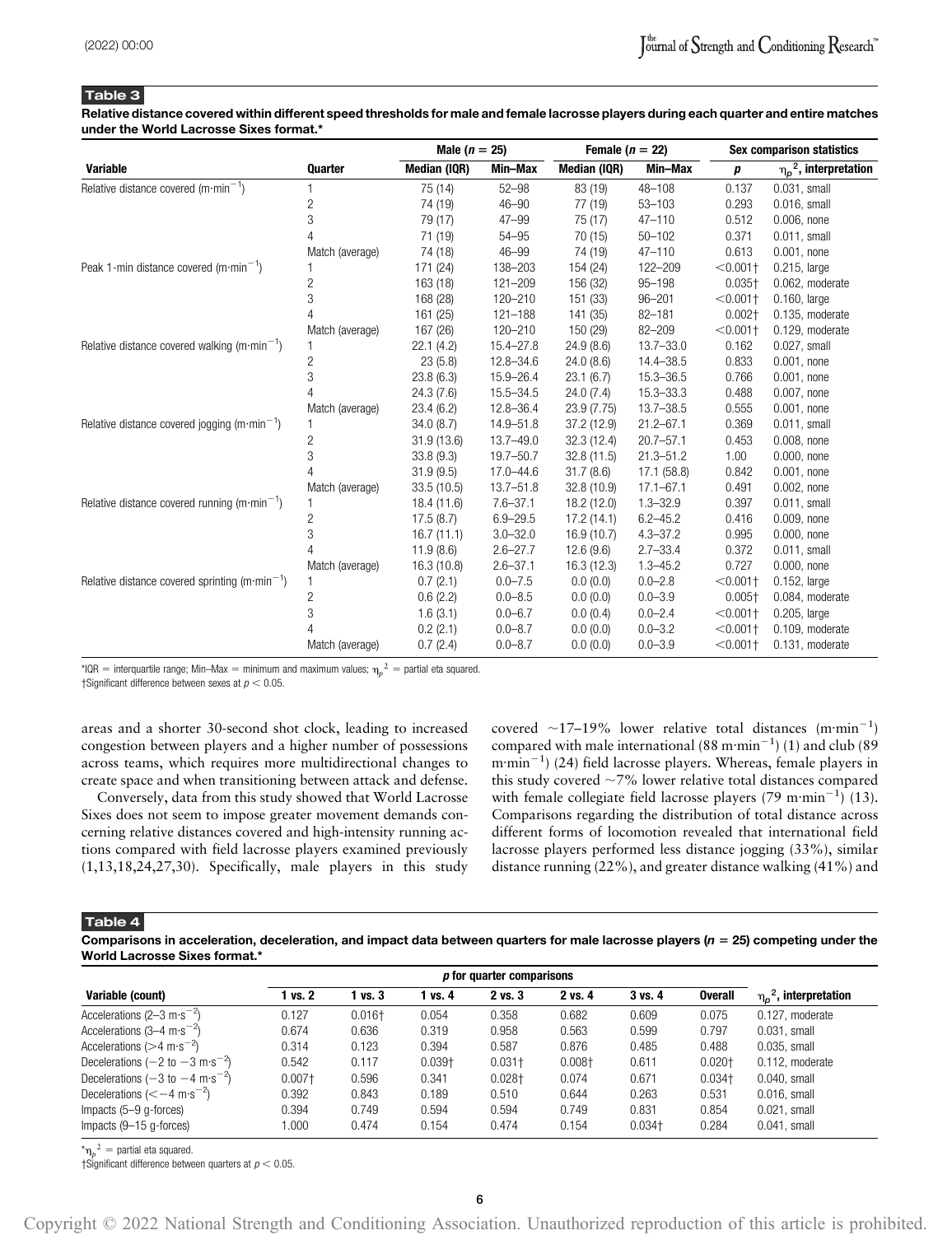Comparisons in absolute and relative distances covered within different speed thresholds, maximum velocity, and heart rate data between quarters for male lacrosse players ( $n = 25$ ) competing under the World Lacrosse Sixes format.\*

|                                                                             | p for quarter comparisons |             |             |         |         |             |                |                                  |
|-----------------------------------------------------------------------------|---------------------------|-------------|-------------|---------|---------|-------------|----------------|----------------------------------|
| <b>Variable</b>                                                             | 1 vs. 2                   | $1$ vs. $3$ | 1 vs. 4     | 2 vs. 3 | 2 vs. 4 | $3$ vs. $4$ | <b>Overall</b> | $\eta_{\rho}^2$ , interpretation |
| Absolute distance covered (m)                                               | 0.330                     | 0.922       | 0.380       | 0.284   | 0.922   | 0.330       | 0.582          | $0.036$ . small                  |
| Absolute distance covered walking (m, $0-2$ m·s <sup>-1</sup> )             | 0.845                     | 0.243       | 0.121       | 0.330   | 0.174   | 0.696       | 0.325          | 0.084, moderate                  |
| Absolute distance covered jogging (m, $2-4$ m·s <sup>-1</sup> )             | 0.380                     | 0.770       | 0.558       | 0.558   | 0.770   | 0.770       | 0.832          | $0.033$ . small                  |
| Absolute distance covered running (m, $4-6 \text{ m} \cdot \text{s}^{-1}$ ) | 0.922                     | 0.696       | $0.043 +$   | 0.770   | 0.053   | 0.099       | 0.133          | 0.090, moderate                  |
| Absolute distance covered sprinting (m, $>6$ m·s <sup>-1</sup> )            | 0.829                     | 0.361       | 0.484       | 0.259   | 0.628   | 0.108       | 0.427          | $0.024$ . small                  |
| Peak 1-min distance covered $(m \cdot min^{-1})$                            | 0.330                     | 0.845       | $0.004 +$   | 0.435   | 0.053   | $0.007 +$   | $0.012+$       | 0.133. moderate                  |
| Relative distance covered (m·min <sup>-1</sup> )                            | 0.330                     | 0.922       | 0.380       | 0.284   | 0.922   | 0.330       | 0.582          | $0.036$ , small                  |
| Relative distance covered walking (m·min <sup>-1</sup> )                    | 0.807                     | 0.242       | 0.132       | 0.354   | 0.205   | 0.732       | 0.360          | 0.084, moderate                  |
| Relative distance covered jogging (m·min <sup>-1</sup> )                    | 0.380                     | 0.770       | 0.558       | 0.558   | 0.770   | 0.770       | 0.832          | $0.033$ , small                  |
| Relative distance covered running (m·min <sup>-1</sup>                      | 0.922                     | 0.696       | $0.043 +$   | 0.770   | 0.053   | 0.099       | 0.133          | 0.090. moderate                  |
| Relative distance covered sprinting (m·min <sup>-1</sup> )                  | 0.871                     | 0.389       | 0.483       | 0.306   | 0.589   | 0.120       | 0.466          | $0.024$ , small                  |
| Maximum velocity (m $\cdot$ s <sup>-1</sup> )                               | 0.696                     | 0.406       | 0.306       | 0.223   | 0.525   | 0.066       | 0.298          | $0.055$ . small                  |
| Maximum HR (%HRmax)                                                         | $0.040 +$                 | $< 0.001 +$ | $< 0.001$ + | 0.118   | 0.162   | 0.866       | $< 0.001$ +    | 0.276, large                     |
| Mean HR (%HRmax)                                                            | $0.008+$                  | $< 0.001 +$ | $< 0.001$ + | 0.152   | 0.055   | 0.618       | $< 0.001$ †    | $0.383$ , large                  |

 $^{\star}$ n $_{p}$  $n^2$  = partial eta squared; HR = heart rate.

†Significance difference between quarters at  $p < 0.05$ .

sprinting (5%) (1) than World Lacrosse Sixes players in this study. It was also observed that female collegiate field lacrosse players recorded considerably higher maximal sprinting velocities of 6.7 m·s<sup>-1</sup> (13) to 7.3 m·s<sup>-1</sup> (18,27) than those achieved by female World Lacrosse Sixes players in this study. The lower distances covered sprinting in male players and slower maximal sprinting velocities achieved by female players in World Lacrosse Sixes reported in this study compared with field lacrosse players may be because of the smaller field areas used in World Lacrosse Sixes (70  $\times$  36 m vs. 91.4–110 m  $\times$  55–60 m). This reduction in field size may limit the ability to reach and complete greater distances at higher speeds, given players will be forced to decelerate because of encroaching upon field perimeters, colliding with or evading opponents during congested play, or covering shorter distances during transitions between attack and defense. This notion has been partially supported in elite male soccer players, whereby maximal sprinting velocities reached during small-sided games were *moderately* correlated with longer field lengths ( $r =$ 0.53,  $p < 0.001$ ) and larger field areas ( $r = 0.45$ ,  $p < 0.001$ ) as players potentially had to cover greater distances while attacking (e.g., attempting to score) and defending (e.g., protecting their goal) (14). Furthermore, a recent investigation into the training load measures for different training drills in female collegiate lacrosse players revealed that small-sided games  $(\leq 5$  players on smaller field dimensions) elicited lower movement demands when compared with team drills  $(\geq 5$  players and full-field lacrosse field dimensions) for total distance (504  $\pm$  259 vs. 920  $\pm$  342 m), highintensity distance (62  $\pm$  121 vs. 82  $\pm$  86 m), accelerations (12  $\pm$  8 reps vs. 21  $\pm$  12 reps), and decelerations (2.6  $\pm$  2.3 reps vs. 4.4  $\pm$ 3.3 reps) (4).

Comparisons between sexes in the present study showed that male players experienced more intense movement demands in the form of peak 1-minute distance covered, sprinting distance covered, and maximum velocity reached than female players. Similar findings have been observed in research reporting the movement demands during professional European soccer competitions, where male players covered significantly ( $p < 0.01$ ) more distance sprinting ( $>6$  m·s<sup>-1</sup>) compared with female players (3). These superior distances covered at high intensities in male players is likely because of sex-related physiological differences as male players typically possess more muscle mass, strength, and power (25) combined with lower-body fat and an increased ability to maintain high rates of ATP resynthesis compared with female players, allowing higher peak activity outputs to be reached and maintained across matches (22). However, it must be considered that the distances covered by male players sprinting during matches in the present study were small (2% of total distance), and most female lacrosse players did not reach the speed threshold needed to accrue distances within the predefined sprinting category ( $>6$  m·s<sup>-1</sup>). Consequently, future lacrosse research should seek to develop suitable speed thresholds that adequately detect intense movements during matches across sexes, such as relative thresholds (%) based on individualized peak sprint speed for more conclusive differences between sexes to be drawn considering the capacities of players (7).

Female lacrosse players in this study were involved in a greater number of impacts at 5–9 g-forces than male players and performed more accelerations and decelerations at  $\pm 2-3$  m·s<sup>-2</sup>. Given stick and body contact is not permitted in women's lacrosse but allowed in men's lacrosse, it was surprising to see these findings. However, research has shown that a total of 204 high impacts ( $\geq$ 20 g-forces) were recorded over 33 games in U.S. high school girls' field with only 24% of these impacts considered illegal (9). Similarly, another study investigating the insurance claims of U.S. lacrosse players demonstrated that a large proportion of reported injuries from female players were because of stick and body contact, and also very few of these incidents were considered illegal (6). These collective findings indicate that lacrosse rules relating to stick and body contact may not be adequately enforced in female matches (6,9). Furthermore, impacts  $\geq$ 20 g-forces in magnitude were only considered in previous studies as impacts below this threshold are commonly caused by normal physical movements during matches (e.g., jumps, changes of direction, decelerations, and accelerations) (8,9). Therefore, given this study recorded low threshold impacts (5–9 g-forces) and female players tended to perform a greater number of accelerations and decelerations at  $\pm 2-3$  m·s<sup>-2</sup>, it is feasible to suggest that these movements may have contributed to the impacts recorded. Possible reasons for the greater number of accelerations and decelerations performed by female players may be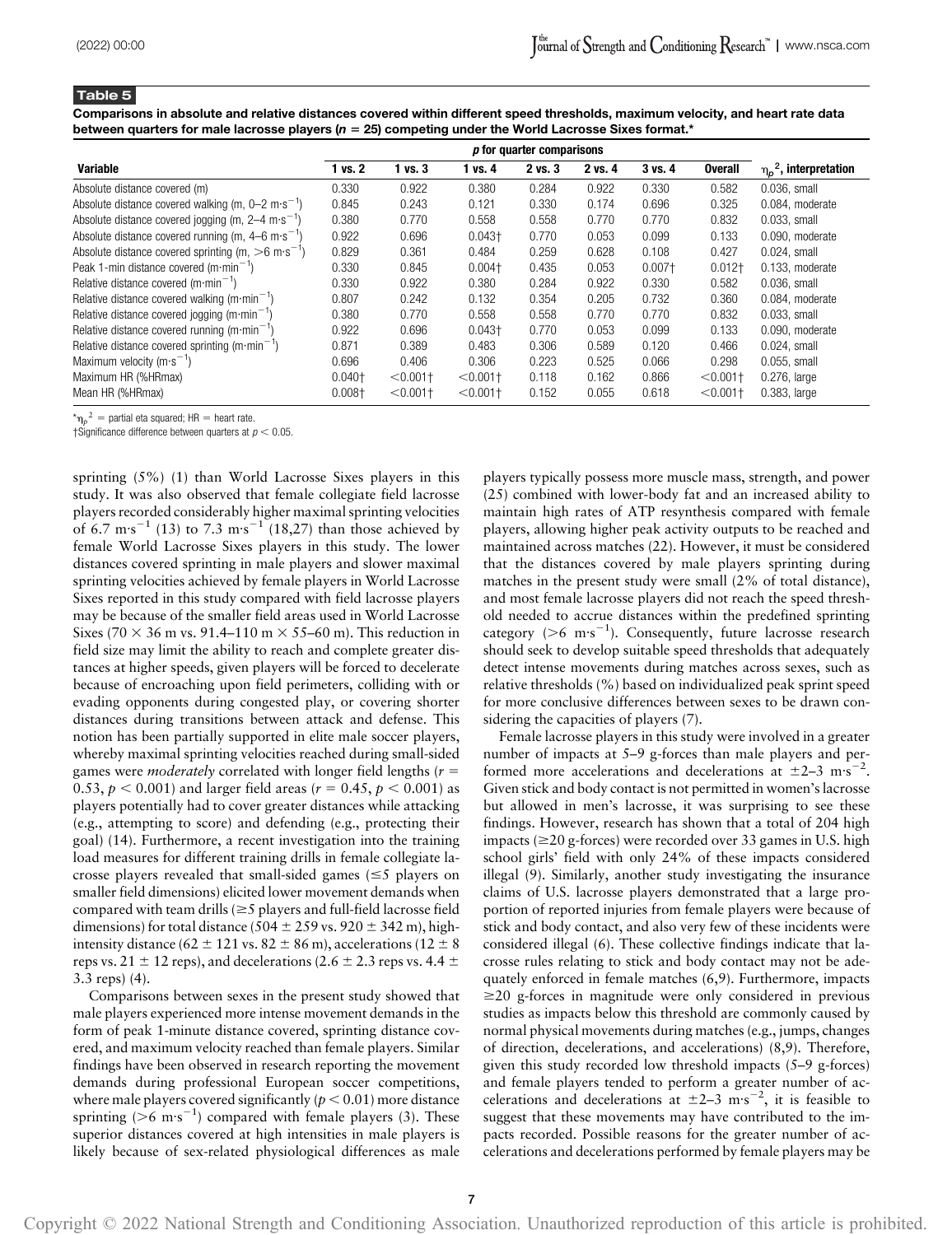Comparisons in absolute and relative distances covered within different speed thresholds, maximum velocity, and heart rate data between quarters for female lacrosse players ( $n = 22$ ) competing under the World Lacrosse Sixes format.\*

|                                                                              | p for quarter comparisons |             |             |         |             |             |                |                             |
|------------------------------------------------------------------------------|---------------------------|-------------|-------------|---------|-------------|-------------|----------------|-----------------------------|
| <b>Variable</b>                                                              | 1 vs. 2                   | $1$ vs. $3$ | 1 vs. 4     | 2 vs. 3 | 2 vs. 4     | $3$ vs. $4$ | <b>Overall</b> | $\eta_p^2$ , interpretation |
| Absolute distance covered (m)                                                | 0.865                     | 0.552       | $< 0.001$ + | 0.444   | $< 0.001$ + | $0.004 +$   | $< 0.001 +$    | $0.153$ , large             |
| Absolute distance covered walking (m, $0-2$ m·s <sup>-1</sup> )              | 0.799                     | 0.671       | 0.734       | 0.496   | 0.552       | 0.932       | 0.896          | $0.009$ , none              |
| Absolute distance covered jogging (m, $2-4 \text{ m} \cdot \text{s}^{-1}$ )  | 0.932                     | 0.932       | 0.091       | 1.000   | 0.108       | 0.108       | 0.250          | 0.054, small                |
| Absolute distance covered running (m, $4-6 \text{ m} \cdot \text{s}^{-1}$ )  | 0.396                     | 0.671       | $< 0.001$ + | 0.203   | $< 0.001 +$ | $< 0.001 +$ | $< 0.001 +$    | $0.350$ , large             |
| Absolute distance covered sprinting (m, $>6 \text{ m} \cdot \text{s}^{-1}$ ) | 0.684                     | 0.379       | 0.839       | 0.635   | 0.542       | 0.279       | 0.716          | $0.016$ , small             |
| Relative distance covered (m $\cdot$ min $^{-1}$ )                           | 0.865                     | 0.552       | $< 0.001$ + | 0.444   | $< 0.001$ + | $0.004 +$   | $< 0.001 +$    | $0.153$ , large             |
| Peak 1-min distance covered $(m \cdot min^{-1})$                             | 0.799                     | 0.671       | $< 0.001$ + | 0.496   | $< 0.001$ + | $0.003 +$   | $< 0.001 +$    | $0.158$ , large             |
| Relative distance covered walking $(m \cdot \text{min}^{-1})$                | 0.798                     | 0.669       | 0.864       | 0.495   | 0.669       | 0.798       | 0.919          | $0.010$ , small             |
| Relative distance covered jogging (m·min <sup>-1</sup> )                     | 0.898                     | 0.966       | 0.090       | 0.932   | 0.117       | 0.099       | 0.248          | 0.054, small                |
| Relative distance covered running (m·min <sup>-1</sup> )                     | 0.394                     | 0.798       | $< 0.001$ + | 0.268   | $< 0.001$ + | $< 0.001 +$ | $< 0.001 +$    | $0.349.$ large              |
| Relative distance covered sprinting (m $\cdot$ min <sup>-1</sup> )           | 0.683                     | 0.342       | 0.786       | 0.587   | 0.497       | 0.222       | 0.643          | $0.016$ , small             |
| Maximum velocity ( $m \cdot s^{-1}$ )                                        | 0.551                     | 0.116       | 0.639       | 0.328   | 0.287       | $0.042+$    | 0.193          | $0.044$ , small             |
| Maximum HR (%HRmax)                                                          | $< 0.001$ +               | $< 0.001 +$ | $0.004 +$   | 0.775   | $0.047+$    | 0.088       | $< 0.001 +$    | $0.031$ , small             |
| Mean HR (%HRmax)                                                             | $< 0.001 +$               | $< 0.001$ † | $< 0.001$ + | 0.449   | 0.395       | 0.110       | $< 0.001 +$    | $0.359$ , large             |

 ${}^{\star} \mathsf{n}_p{}^2$  = partial eta squared; HR = heart rate.

†Significance difference between quarters at  $p < 0.05$ .

because of technical, tactical, and rule differences compared with male players. Technically, female lacrosse players may change possession more frequently than male players, resulting in a greater need to accelerate and decelerate as play transitions between attack and defense. Tactically, female lacrosse players may be more reliant on using cutting maneuvers that involve decelerating, changing direction, and accelerating to create space away from opponents, given their reduced ability to reach higher speeds compared with male players. Finally, as female players are not permitted to make contact, they may more actively attempt to evade opponents (and avoid contact) compared with male players, leading to more accelerations and decelerations.

In addition to comparisons in demands between sexes in World Lacrosse Sixes, temporal comparisons across match quarters were also conducted. Findings showed moderate-to-large differences across quarters where the number of accelerations and decelerations at  $\pm$ 2–3 m·s<sup>-2</sup>, running distance at 4–6 m·s<sup>-1</sup>, and peak 1-minute distance covered (m·min<sup>-1</sup>) decreased, and mean HR (%HRmax) increased with match progression, especially between the first and fourth quarters across sexes. Previous data showing temporal changes in the movement and physiological demands during male field lacrosse matches were presented separately for Japanese international team players (1) and Australian national championship state team players (24). Specifically, Akiyama et al. (2019) reported no significant differences ( $p >$ 0.05) for any variables between quarter 1 and quarter 4, whereas Polley et al. (24) reported  $\geq 75\%$  likely positive reductions in relative distances covered  $(m{\cdot}min^{-1})$  and player load (au) between quarter 1 and quarter 4. Consequently, it seems that the movement demands across male and female players competing in World Lacrosse Sixes tend to decline with match progression, which may be attributed to fatigue and tactics. Concurring with the findings from this study, a recent systematic review and metaanalysis on the effects of fatigue on the running profile of soccer, rugby, and handball players concluded that fatigue caused by competitive matches leads to a significant ( $p = 0.04$ ; ES = 1.6; large) reduction in running performance (17), which is likely attributable to perceptual (e.g., homeostasis and psychological) and performance fatigue (e.g., muscle contractile function and activation) (15). To overcome this issue, lacrosse coaches and the athlete support team may use live GNSS monitoring to gather individual player data (e.g., running distance, accelerations, and decelerations) for determining optimal substitution strategies and maintain player outputs across matches (26). Tactically, movement demands may decrease toward the latter stages of World Lacrosse Sixes matches as teams adopt strategies to slow playing

Table 7

Comparisons in acceleration, deceleration, and impact data between quarters for female lacrosse players ( $n = 22$ ) competing under the World Lacrosse Sixes format.<sup>\*</sup>

|                                                                   | p for quarter comparisons |             |              |             |           |             |                |                             |
|-------------------------------------------------------------------|---------------------------|-------------|--------------|-------------|-----------|-------------|----------------|-----------------------------|
| Variable (count)                                                  | vs. 2                     | vs. 3       | <b>vs.</b> 4 | $2$ vs. $3$ | 2 vs. 4   | $3$ vs. $4$ | <b>Overall</b> | $\eta_p^2$ , interpretation |
| Accelerations (2–3 m·s <sup>-2</sup> )                            | $0.019 +$                 | $< 0.001 +$ | $< 0.001 +$  | 0.188       | $0.023 +$ | 0.333       | $< 0.001 +$    | $0.188$ , large             |
| Accelerations $(3-4 \text{ m} \cdot \text{s}^{-2})$               | 0.746                     | 0.460       | 0.108        | 0.289       | 0.054     | 0.381       | 0.213          | $0.059$ . small             |
| Accelerations ( $>4 \text{ m} \cdot \text{s}^{-2}$ )              | $0.034 +$                 | $0.019+$    | $0.008 +$    | 0.822       | 0.574     | 0.736       | $0.043 +$      | $0.052$ . small             |
| Decelerations $(-2 \text{ to } -3 \text{ m} \cdot \text{s}^{-2})$ | 0.175                     | 0.630       | $< 0.001 +$  | 0.381       | $0.027 +$ | $0.002 +$   | $0.002+$       | 0.139, moderate             |
| Decelerations $(-3 \text{ to } -4 \text{ m} \cdot \text{s}^{-2})$ | 0.078                     | $0.010 +$   | $0.001 +$    | 0.401       | 0.137     | 0.513       | $0.007 +$      | 0.100, moderate             |
| Decelerations $(< -4 \text{ m} \cdot \text{s}^{-2})$              | 0.267                     | 0.179       | $0.023 +$    | 0.812       | 0.235     | 0.341       | 0.158          | $0.053$ . small             |
| Impacts (5–9 g-forces)                                            | 0.751                     | 0.717       | $0.028 +$    | 0.497       | 0.059     | $0.011 +$   | $0.046+$       | 0.066, moderate             |
| Impacts $(9-15$ g-forces)                                         | .000                      | 1.000       | 0.293        | 1.000       | 0.293     | 0.293       | 0.801          | $0.008$ , none              |

 ${}^{\star} \mathsf{n}_p{}^2$  = partial eta squared.

†Significant difference between quarters at  $p < 0.05$ .

Copyright © 2022 National Strength and Conditioning Association. Unauthorized reproduction of this article is prohibited.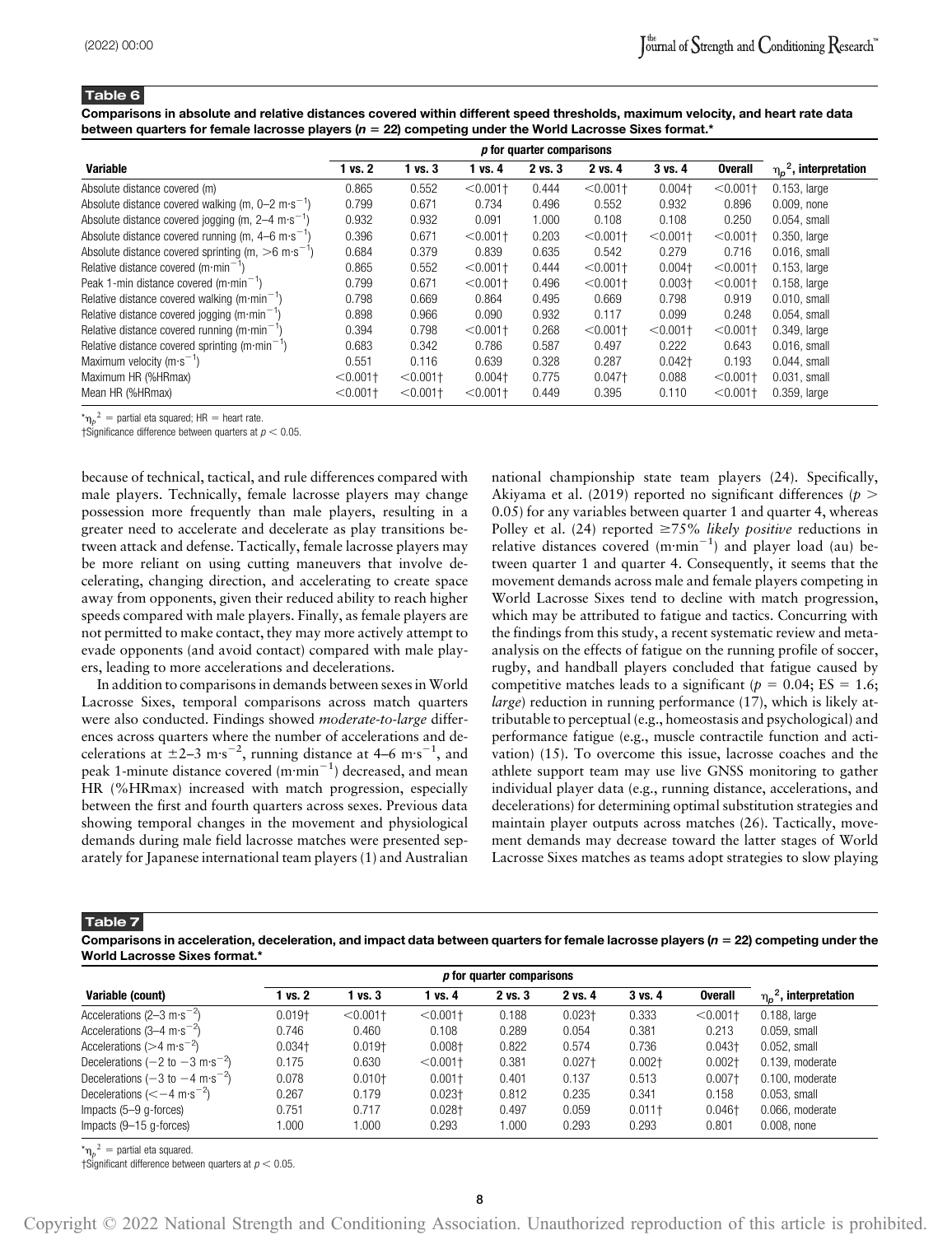pace and maintain possession, given the increased importance of each play as match outcomes are closer to being determined. Similar findings have been observed in professional basketball, where players adopted slower offensive tactics through significantly ( $p < 0.05$ ) reducing the amount of dribbling and overall activity velocities with game progression (28).

Although this study provides novel insight into the demands of the new World Sixes Lacrosse match format, the following limitations should be considered. First, the 7 competitive matches included in this study were implemented using simulated intrasquad competition for players in the Hong Kong national team rather than an official international competition consisting of different nations. Consequently, further research should extend on this foundational study through obtaining longitudinal match data throughout a season or competition in World Lacrosse Sixes in a wider range of national teams and international competitions. Second, video recording matches would have allowed additional analyses to provide tactical insights and further explain findings provided in this study to reach more robust conclusions (e.g., minutes played, number of substitutions, offensive tactics, defensive tactics, turnovers, and impacts). Third, an age-based formula was used to determine the maximum HR for each player in the present study. Given some players exceeded their agepredicted maximum HR during matches, direct determination of maximum HR during maximal aerobic testing may have provided a more accurate indication of the relative cardiovascular stress encountered during matches. Fourth, manufacturer-derived absolute speed thresholds were used to delineate intensity zones for the activity data in this study. In turn, individualized relative thresholds may yield different, more specific data in different intensity zones for male and female players during matches relative to their maximal sprint capacities (4).

In conclusion, this is the first study to quantify the movement and physiological demands of the new World Lacrosse Sixes format for male and female players. Results indicated that World Lacrosse Sixes matches are more demanding (higher HR and more accelerations and decelerations) for male and female players than previously reported in field lacrosse. However, male players examined in this study covered proportionately less distance sprinting and female players reached lower maximum velocities compared with players competing in field lacrosse. Comparisons in demands between sexes during World Lacrosse Sixes matches showed male players covered greater peak 1-minute and sprinting distances and reached higher maximum velocities than female players, whereas female players performed more accelerations and decelerations at  $\pm 2 - 4$  m·s<sup>-2</sup> and impacts at 5-9 g-forces than male players. Comparisons in demands between quarters during World Lacrosse Sixes matches showed a decrease in accelerations, decelerations, running distance covered, and peak 1-minute distance covered and an increase in mean HR (%HRmax) between the first and fourth quarters across sexes.

# Practical Applications

This study provides foundational data regarding the movement and physiological demands experienced in the newly developed World Lacrosse Sixes format in international male and female players. Accordingly, these data may be used to adapt training and tactical strategies specific to World Lacrosse Sixes. Lacrosse coaches and the athlete support team may use these data to inform training plans, through designing specific drills, sessions, and cycles to best prepare players to cope with the movement and physiological demands of World Lacrosse Sixes. For example, implementing small-sided games that mimic and challenge players to endure the likely peak 1 minute distances covered in matches may help prepare players to meet the most demanding phases of play. Furthermore, when developing training plans for players competing in World Lacrosse Sixes matches, lacrosse coaches and the athlete support team should develop sex-specific training programs to promote player capacities that endure the physical (i.e., accelerations, decelerations, and movement intensities) and cardiovascular demands (%HRmax) of match play in male and female players. Furthermore, the temporal reductions in movement demands and intensities with match progression in the present study suggest that strategic tactical decisions (e.g., player substitutions) may be needed throughout World Lacrosse Sixes matches to offset the deterioration in player outputs and optimize their readiness for key match scenarios encountered late in matches.

#### References

- 1. Akiyama K, Sasaki T, Mashiko M. Elite male lacrosse players' match activity profile. J Sports Sci Med 18: 290–294, 2019.
- 2. Beato M, Coratella G, Stiff A, Iacono AD. The validity and between-unit variability of GNSS units (STATSports Apex 10 and 18 Hz) for measuring distance and peak speed in team sports. Front Physiol 9: 1288, 2018.
- 3. Bradley PS, Dellal A, Mohr M, Castellano J, Wilkie A. Gender differences in match performance characteristics of soccer players competing in the UEFA Champions League. Hum Mov Sci 33: 159–171, 2014.
- 4. Bunn JA, Myers BJ, Reagor MK. An evaluation of training load measures for drills in women's collegiate lacrosse. Int J Sports Physiol Perform 16: 841–848, 2021.
- 5. Burger TA, Burger ME. A preseason resistance training program for men's lacrosse. Strength Cond J 28: 20–27, 2006.
- 6. Carter EA, Westerman BJ, Lincoln AE, Hunting KL. Common game injury scenarios in men's and women's lacrosse. Int J Inj Contr Saf Promot 17: 111–118, 2010.
- 7. Casamichana D, Morencos E, Romero-Moraleda B, Gabbett TJ. The use of generic and individual speed thresholds for assessing the competitive demands of field hockey. J Sports Sci Med 17: 366–371, 2018.
- 8. Caswell SV, Kelshaw P, Lincoln AE, Hepburn L, Dunn R, Cortes N. Game-related impacts in high school boys' lacrosse. Orthop J Sports Med 7: 2325967119835587, 2019.
- 9. Caswell SV, Kelshaw PM, Lincoln AE, et al. The effects of headgear in high school girls' lacrosse. Orthop J Sports Med 8: 2325967120969685, 2020.
- 10. Cohen, J. Calculating and reporting effect sizes to facilitate cumulative science: a practical primer for t-tests and ANOVAs. Frontiers in psychology. In: Statistical Power Analysis for the Behavioral Sciences (2nd ed.). Hillsdale, NJ: Lawrence Erlbaum Associates, Publishers. As cited in Lakens D. (2013). Vol 4, 1998:863. Available at: [https://doi.org/10.3389/](https://doi.org/10.3389/fpsyg.2013.00863) [fpsyg.2013.00863](https://doi.org/10.3389/fpsyg.2013.00863).
- 11. Cunningham DJ, Shearer DA, Carter N, et al. Assessing worst case scenarios in movement demands derived from global positioning systems during international rugby union matches: Rolling averages versus fixed length epochs. PLoS One 13: e0195197, 2018.
- 12. Delaney JA, Wileman TM, Perry NJ, et al. The validity of a global navigation satellite system for quantifying small-area team-sport movements. J Strength Cond Res 33: 1463–1466, 2019.
- 13. Devine NF, Hegedus EJ, Nguyen AD, Ford KR, Taylor JB. External match load in women's collegiate lacrosse. J Strength Cond Res 36: 503–507, 2022.
- 14. Djaoui L, Chamari K, Owen AL, Dellal A. Maximal sprinting speed of elite soccer players during training and matches. J Strength Cond Res 31: 1509–1517, 2017.
- 15. Enoka RM, Duchateau J. Translating fatigue to human performance. Med Sci Sports Exerc 48: 2228–2238, 2016.
- 16. Esco M, Mugu E, Williford H, Mchugh A, Bloomquist B. Cross-validation of the polar fitness TestTM via the polar F11 heart rate monitor in predicting VO2max. J Exerc Physiol 14: 43–52, 2011.